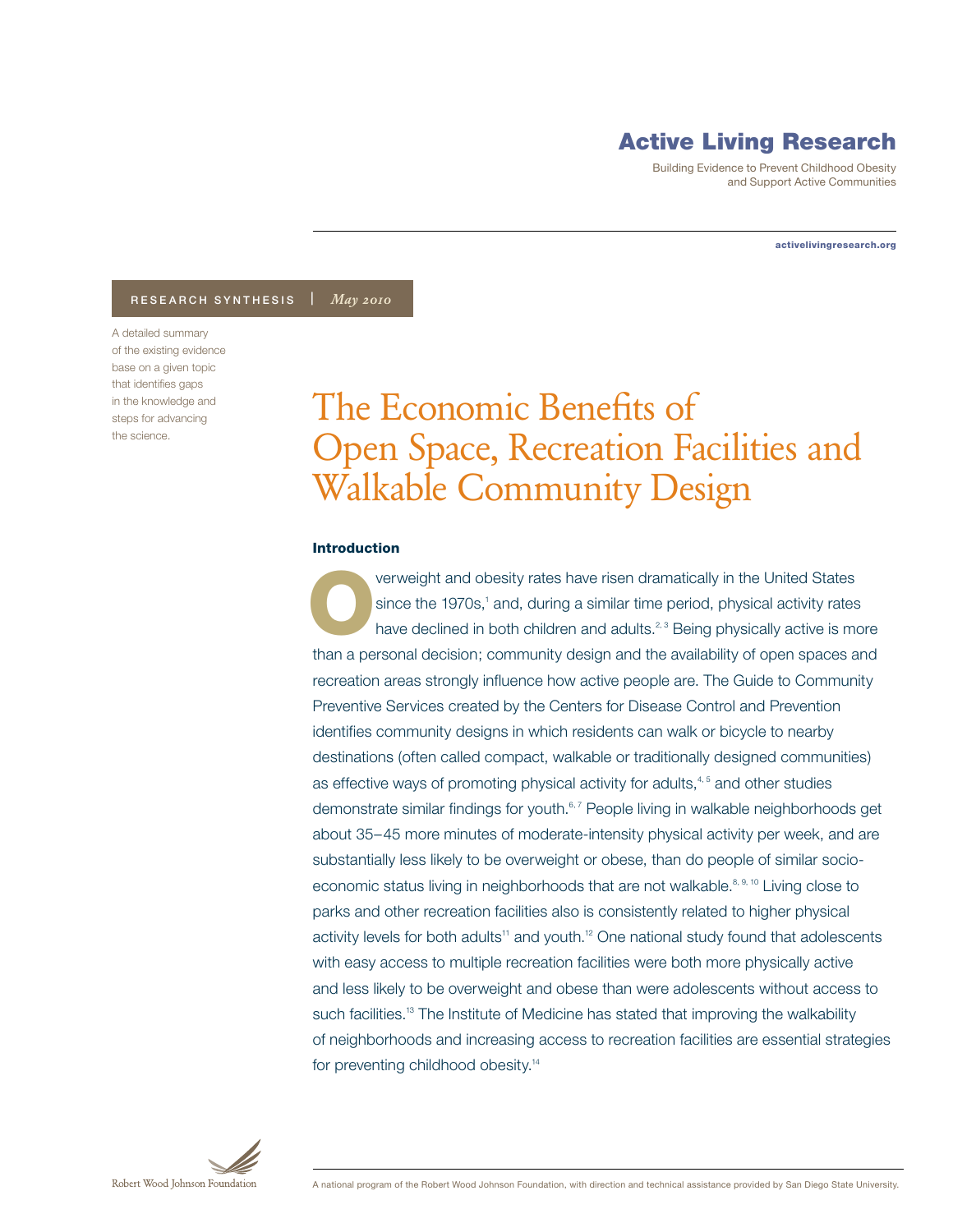Walkable neighborhoods, parks and open spaces also are believed to generate economic benefits to local governments, home owners and businesses through higher property values and correspondingly higher tax assessments. The economic benefits of open, walkable spaces can play an important role in policy-makers' decisions about zoning, restrictions on land-uses, government purchase of lands for parks and similar initiatives. This research synthesis reviews the sizable body of peer-reviewed and independent reports on the economic value of outdoor recreation facilities, open spaces and walkable community design. It focuses on "private" benefits that accrue to nearby homeowners and to other users of open space. While parks may also generate "public" benefits to the whole community, such as alleviating traffic congestion, reducing air pollution, flood control, wildlife habitat, improved water quality and facilitating healthy lifestyles, the literature estimating the economic value of these types of benefits is not reviewed.

#### A Note on Economic Valuation Methods

One method for estimating the economic value of open space and recreation areas which do not have a market value is through hedonic pricing methods. This statistical approach is used to link a good traded in the marketplace (i.e. a house) with an environmental good (i.e. clean air) that is not traded in the market at a point in time. An established body of research has used this approach to estimate the value buyers in real estate markets place on seemingly intangible characteristics. Characteristics

such as land-use mix,15, 16 street pattern,<sup>17</sup> municipal amenities,<sup>18, 19</sup> proximity to transit stations and commercial centers,20, 21 among other factors have been shown to increase the value of residential properties located nearby.

While this review focuses on direct economic effects through property values and fiscal impacts, it is important to note that open spaces can also provide indirect economic benefits. Ecological services and mental health benefits, while outside the scope of this research synthesis, could also be considered as indirect effects of parks. Open spaces may also provide recreational benefits

to users who do not own adjacent property or live within the park municipality. These indirect recreational benefits typically are evaluated using different methods. Two examples of these methods are the Travel Cost Method, which attempts to capture the economic value of open space by calculating visitors' costs to travel to and use a park, and Contingent Valuation, an approach in which willingness to pay for public goods like parks is simulated in surveys.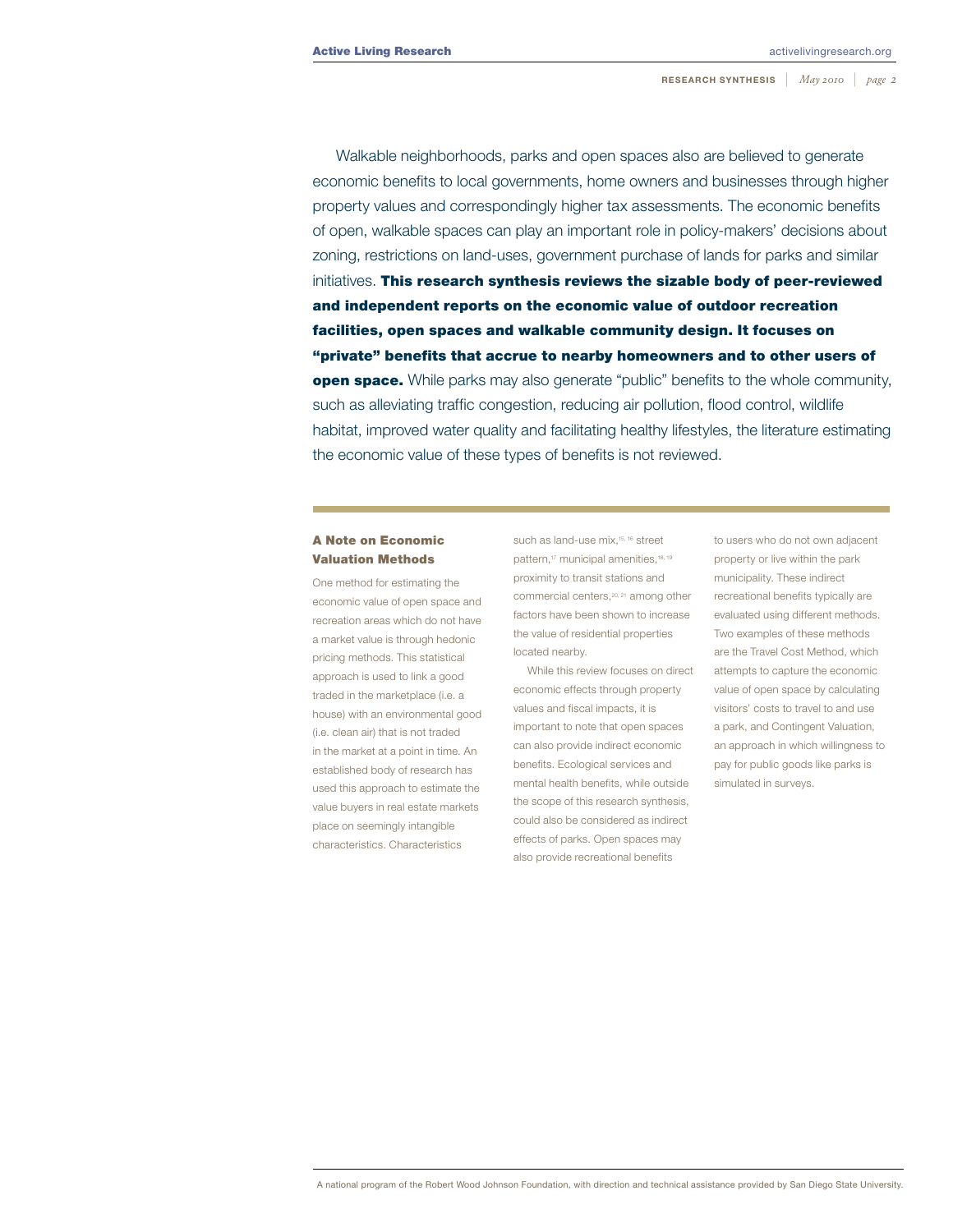### Key Research Results

 $\blacksquare$  Open spaces such as parks and recreation areas can have a positive effect on nearby residential property values, and can lead to proportionately higher property tax revenues for local governments (provided municipalities are not subject to caps on tax levies).

 $\blacksquare$  The economic impact parks and recreational areas have on home prices depends on how far the home is from the open space, the size of the open space and the characteristics of the surrounding neighborhood.

**n** Open space in urban areas will increase the level of economic benefits to surrounding property owners more than open space in rural areas.

**n** Open space, recreation areas and compact developments may provide fiscal benefits to municipal governments.

**n** Compact, walkable developments can provide economic benefits to real estate developers through higher home sale prices, enhanced marketability and faster sales or leases than conventional development.

# Details on Key Research Results

### **n** Open spaces such as parks and recreation areas can have a positive effect on nearby residential property values, and can lead to proportionately higher property tax revenues for local governments.

pair of studies conducted in 2000 and 2001 analyzed the same set of more than 16,400 home sales in Portland, Ore., using two different methods. The first found that the 193 public parks analyzed had a significant, positive impact on nearby property values. The existence of a park within 1,500 feet of a home increased its sale price by between \$845 and \$2,262 (in 2000 dollars). Additionally, as parks increased in size, their impact on property value increased significantly.<sup>22</sup> The second study found that large natural forest areas had a greater positive impact on nearby property prices than did small urban parks, specialty parks such as playgrounds or skate parks, and golf courses. Homes located within 1,500 feet of natural forest areas enjoyed statistically significant property premiums, an average of \$10,648, compared to \$1,214 for urban parks, \$5,657 for specialty parks and \$8,849 for golf courses (in 1990 dollars).<sup>23</sup>

Studies in Howard County, Md.; Washington County, Ore.; Austin, Texas; Minneapolis-St. Paul, Minn., and other areas, have used data from residential sales, the census and Geographic Information Systems (GIS) to examine the marginal values of different types of parks, and confirmed that different types of open space have different effects on property values.<sup>24, 25, 26, 27, 28</sup> The studies found that, in general, urban parks, natural areas and preserved open spaces showed positive effects on property values.<sup>29</sup>

A national program of the Robert Wood Johnson Foundation, with direction and technical assistance provided by San Diego State University.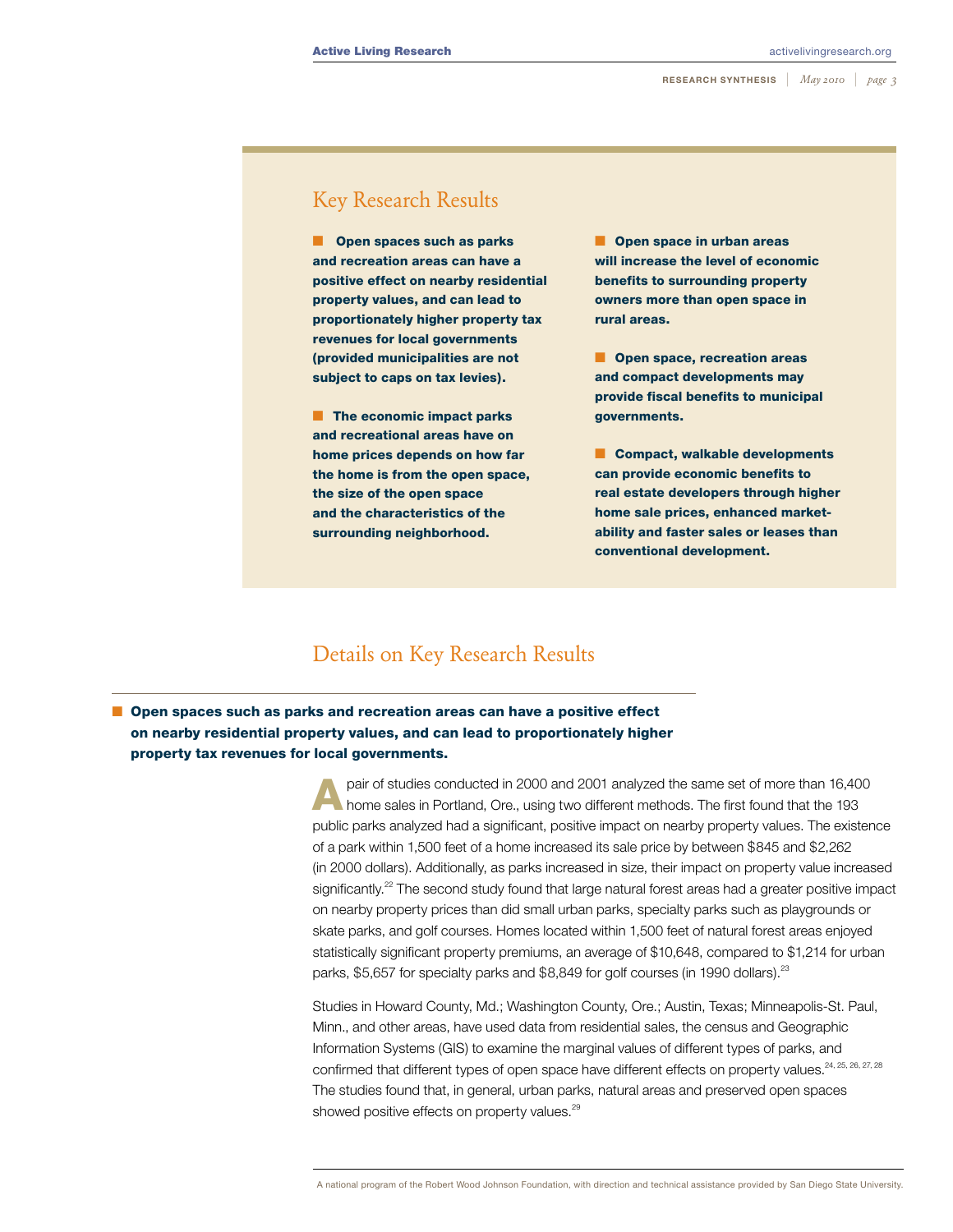#### Value increase to homes located within 1,500 feet of the following types of parks:

Natural Areas: **\$10,648** Golf Courses: **\$8,849** Specialty Parks: **\$5,657** Urban Parks: **\$1,214**

Some types of open space can reduce nearby property values, an outcome sometimes called 'the nuisance effect.' Studies have confirmed that parks that are excessively busy,<sup>30, 31</sup> located in highly desirable or undesirable neighborhoods, or unattractive or poorly maintained have a negative impact on home values. In these instances, parks detract from property values due to the perception that they are unsafe, unnecessary or unused. One study conducted in Greenville, S.C., found that attractively maintained small and medium parks have a positive influence on neighboring property values. However, it also found that such parks that are not improved or well maintained had negative impacts on residential property values.<sup>32</sup>

The positive effect natural open space has on nearby property values can result in higher assessments and thus higher property tax revenues for local governments. In one Boulder, Colo., neighborhood, the overall value of the greenbelt was approximately \$5.4 million, which contributed potentially \$500,000 annually to the overall neighborhood property tax revenue. The purchase price of this greenbelt for the city was approximately \$1.5 million and, thus, the potential property tax revenue alone would allow a recovery of initial costs in just three years.<sup>33</sup> A study conducted in three Maryland counties calculated the economic benefits of preserved agricultural land to homeowners and estimated the property tax revenues generated from a 1 percent increase in permanent open space. It found that for a 1 percent (148 acre) increase in preserved agricultural land in Calvert County, Md., the increase in housing values within a one-mile radius generated \$251,674—enough tax revenue to purchase an additional 88 acres of parkland in one year.<sup>34</sup>

At the same time, municipal governments must be aware that the level of property tax revenues will depend on the built environment around the park. An analysis of a 7.9 mile greenbelt in Austin, Texas found that the incremental tax base increases from properties in neighborhoods adjacent to the park were less than the cost of acquiring the greenbelt (\$14.89 million in 2004 dollars). Unlike the City of Boulder, which recovered the park purchase price in three years, the City of Austin met only 28.4 percent of the annual debt charges with property tax increases, in large part because substantial sections of the park had no adjacent private properties.<sup>35</sup>

The impact parks can have on property values may actually underestimate the value of open space, by excluding the nonmarket values associated with passive uses, such as just knowing that open space exists. Stated preference surveys, similar to hedonic pricing methods, attempt to value nonmarket benefits by asking respondents about their willingness to pay for an amenity. Residents in one Boulder, Colo., neighborhood were willing to pay \$234 per household (in 1995 dollars) to keep a 5.5-acre parcel of undeveloped land preserved forever. Extrapolating to the whole neighborhood within a mile of the parcel, the total value was \$774,000, more than the \$600,000 cost of the land.<sup>36</sup> Another method for calculating the recreational benefits of parks and open space estimates the travel costs associated with visiting a park in order to estimate the total benefit to all park users. A study of the Monon Trail in Indianapolis/Marion County, Ind., found that the average property price premiums for 1999 home sales could total \$140.2 million, with an additional net present recreational benefit of \$7.6 million.<sup>37</sup>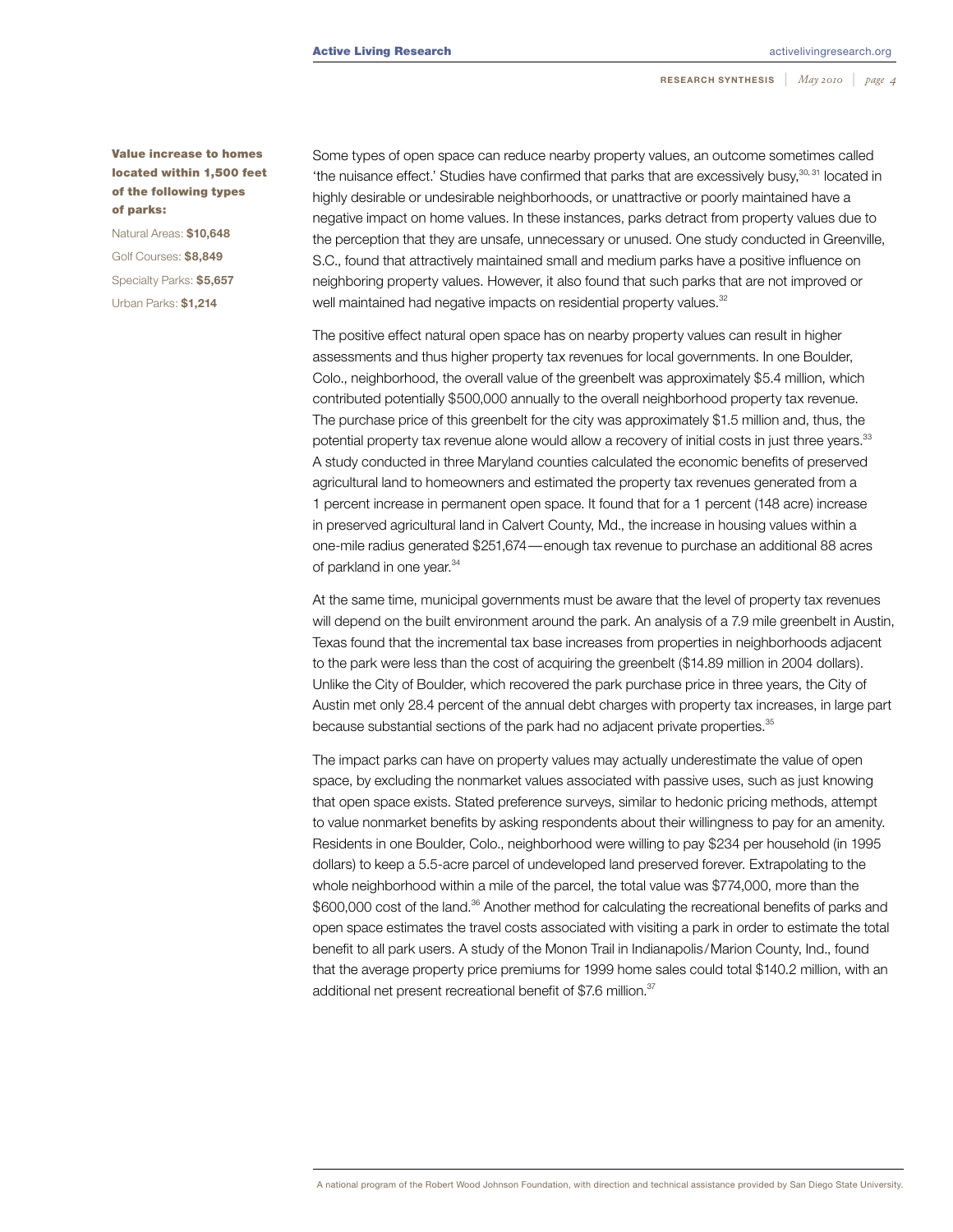**RESEARCH synthesis** | *May <sup>2010</sup>* | *page*



The 14 parks were between 2.5 acres and 7.3 acres except for two that were .05 and 0.3 of an acre. They were "intermittently maintained" and were selected because of their ordinariness rather than their excellence. The parks were in the neighborhood of single-family houses. The analysis was based on 3,200 residential sales transactions. The price effects compared against home values a half mile from the parks are shown below. Homes adjacent to parks received an approximate price premium of 22 percent relative to properties a half mile away. Approximately 75 percent of the value associated with parks occurred within 600 feet of a park.

### $\blacksquare$  The level of economic impact recreational areas have on home prices depends on how far the home is located from a park, the size of the recreational area and the characteristics of the surrounding neighborhood.

A review of over 60 studies on the impact open spaces have on residential property values showed that most do increase property values but the magnitude depends on the size of the area, its proximity to residences, the type of open space and the method of analysis. The review found that increases in property value existed up to 500–600-feet away from the park.<sup>39</sup> For community-sized parks over 30 acres, the effect may be measurable out to 1,500 feet, but 75 percent of the premium value generally occurs within the 500-600-foot range.<sup>40, 41</sup> One study estimated that the average household living half a mile from open space would be willing to pay \$4,104 more for a home (in 1992 dollars) to live a quarter mile closer to the open space.<sup>42</sup>

While the distance between a park and homes is important, park size also is a key determinant of the magnitude of a park's impact on home prices. So, a small park located close to residential areas may have a larger impact on more houses than a large park located farther away. In Portland, Ore., house prices increased with the size of the natural area, leading the authors of the study to conclude the optimal size of parks and natural areas to be similar to that of a golf course.<sup>43</sup> Increasing the percentage of open space land surrounding a property can increase average house prices by up to 1 percent of the total property value.<sup>44, 45</sup> A study conducted in 2001 also found that large parks are more valuable to residents than small parks.<sup>46</sup> However, because the property value premium is small relative to the value of proximity, creating a series of small parks with more total houses in their vicinity may produce a greater economic benefit to the overall community.

A national program of the Robert Wood Johnson Foundation, with direction and technical assistance provided by San Diego State University.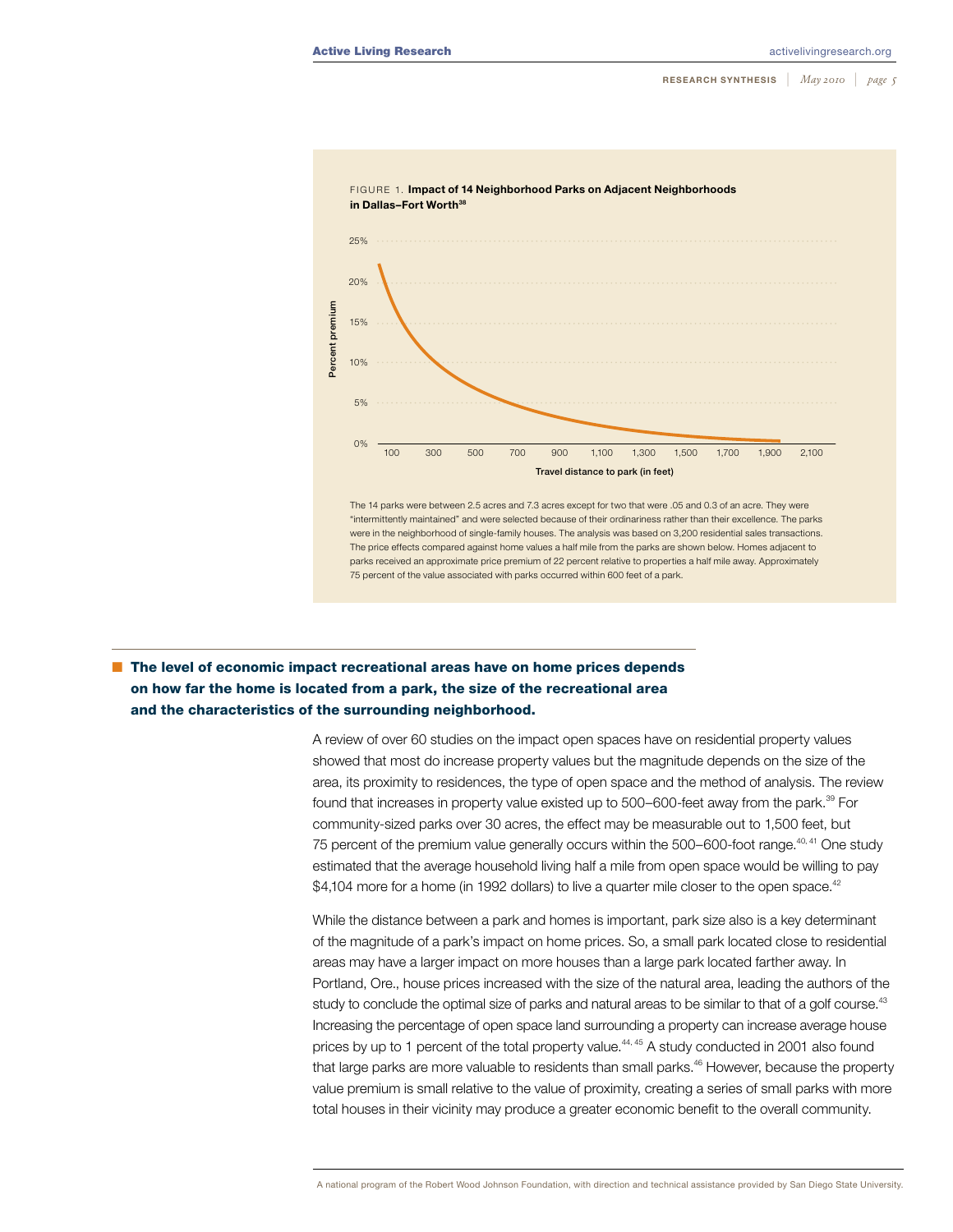Increasing the visibility and accessibility of parks can help maximize their value to the surrounding community. Indirect paths from nearby homes into a park detract from the proximity value boost and decrease the level of benefit that could be experienced. Similarly, parks bordered by roads are substantially more valuable to the surrounding neighborhood than green space only bordered by private lots.<sup>47</sup> Access to open space can also play an important role in the magnitude of the effect. Homes located in a Dallas, Texas subdivision that had publicly usable open space between houses generally sold at a premium, but the effect of the open space was statistically insignificant, and much smaller than the effect of the size of the private lots themselves. Indeed, an additional square foot of private backyard space is estimated to be worth \$384 (in 1985 dollars), while an additional foot of open space is found to be worth less than \$4.48

### $\blacksquare$  Open space in urban areas provides a greater economic benefit to surrounding property owners than open space in rural areas.

How much economic value open space provides to surrounding property may depend on its location.<sup>49</sup> For instance, the value of open space may be higher in urban areas than in suburban ones, with parks, greenways, forests and other natural areas providing greater economic benefits as population density increases.<sup>50, 51</sup> Broadly speaking, urban residents in dense neighborhoods located near downtowns place substantial value on proximity to open space, while suburban and rural residents do not appear to value open space as highly. A study of four large, regional parks in Bastrop County, Texas confirms that open spaces in rural areas may have less of an impact on property values. In the largely rural county near Austin, Texas, the parks—both individually and as a group—had no statistically significant impact on property prices in the rural county in which they are located. The authors cite the relatively large amount of undeveloped land (whether publicly or privately owned) in the area, as well as the rather large size of lots compared to those in the typical American city as reasons why the price premium associated with living close to a public open space in a predominantly rural area might be limited.<sup>52</sup>

Greenbelts, urban growth boundaries and open spaces in clustered subdivisions also appear to have value to the community, but the relationship is difficult to distinguish from the effect of the supply of buildable land.<sup>53, 54</sup> A land containment program in Salem, Ore., added about \$1,200 more per acre (1979 dollars) to the value of urban land near the greenbelts than urban land located 1,000 feet away from the boundary. The impact greenbelt land has on urban land value extends about 5,000 feet inward from the urban growth boundary.<sup>55</sup>

Preserved farmland in rural and suburban areas has a greater impact on surrounding real estate values than land that may be developed. Because many studies on the subject have been conducted in specific geographic areas, there is mixed evidence about how much households are willing to pay to preserve the farmland. However, studies do show there is a price premium when farmland perceived to be under the threat of development is preserved.<sup>56, 57, 58</sup> A 2002 study found that people in Maryland were willing to pay \$3,307 more for a house near permanently preserved open space rather than pastureland that could be developed at some point in the future, suggesting that people value open space because it is not development.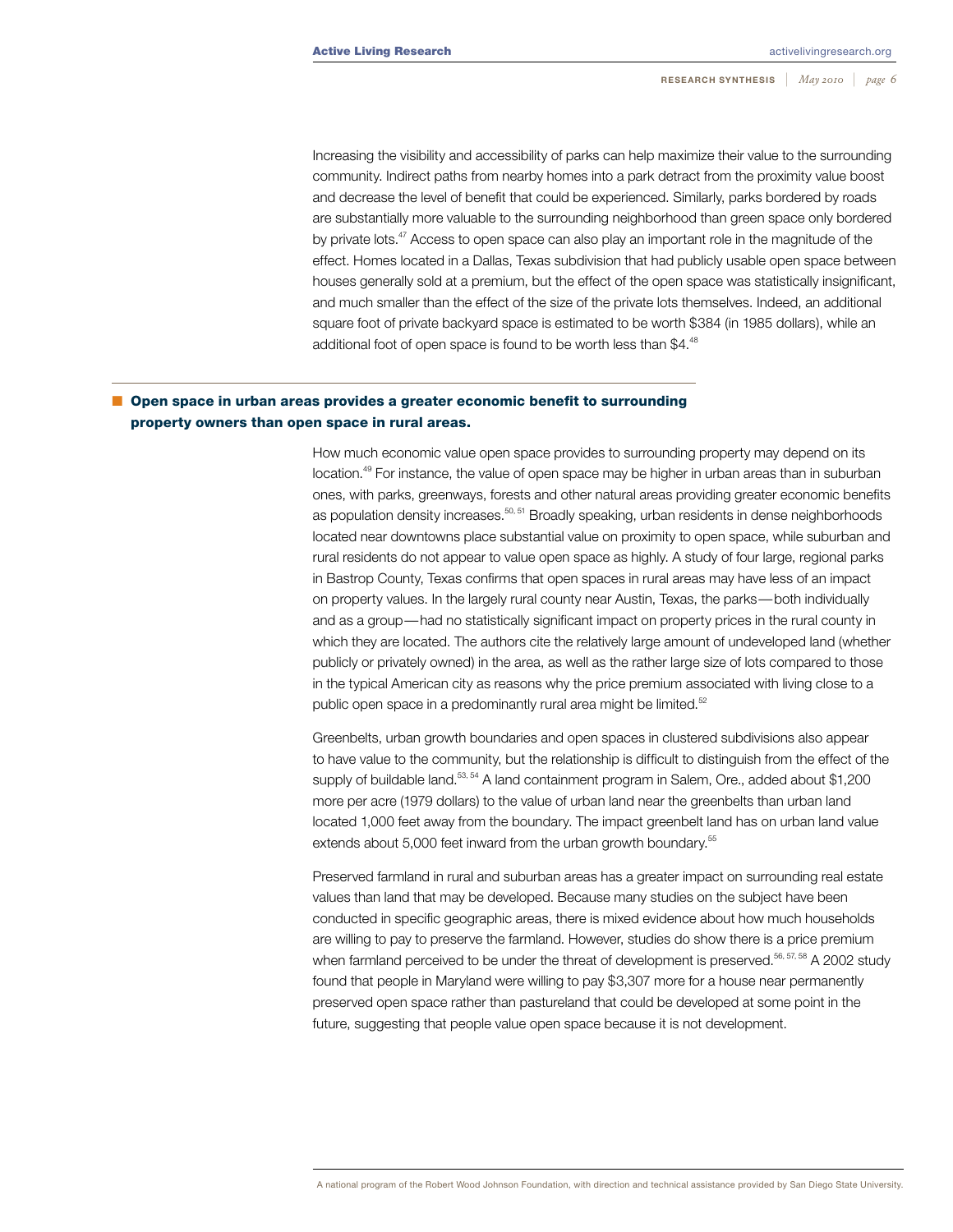#### $\blacksquare$  Open space land, recreation areas and compact developments may provide fiscal benefits to municipal governments.

Compact, walkable development, which preserves open space and concentrates development on smaller lots, also provides financial benefits to municipalities related to lower infrastructure costs. Large-lot suburban development patterns require roads, water supply and sewer services that become more costly when extended over greater distances. One study found that a half acre lot in a centrally located, compact development costs \$198 less in annual water and sewer service and \$72,000 less in additional costs over 30 years than a comparable lot in the suburbs.<sup>59</sup>

Locating a compact, walkable subdivision where there is existing infrastructure may also increase benefits of associated open space. A study conducted in Prince William County, Va., located outside Washington, D.C., found that providing municipal services to a house on a large lot far from existing infrastructure costs the county \$1,600 more than is returned in taxes and other revenues.<sup>60</sup> A study in Rhode Island found the state could save more than \$1.4 billion over 20 years, or \$71.6 million per year, if the state's next 20,000 housing units were built within existing urban areas instead of in undeveloped areas. The study showed savings on roads, schools and utilities and calculated the benefits of agricultural lands not lost and urban centers not decayed.<sup>61</sup>

Fiscal impact studies estimate the public costs and revenues associated with residential or nonresidential growth to determine the net fiscal impact of development. A review of fiscal impact analyses found that: Residential development typically resulted in a fiscal deficit; nonresidential development generated a fiscal surplus but attracted residential development; and open space was fiscally preferable to residential development and equal to or better than commercial and other nonresidential development.<sup>62</sup>

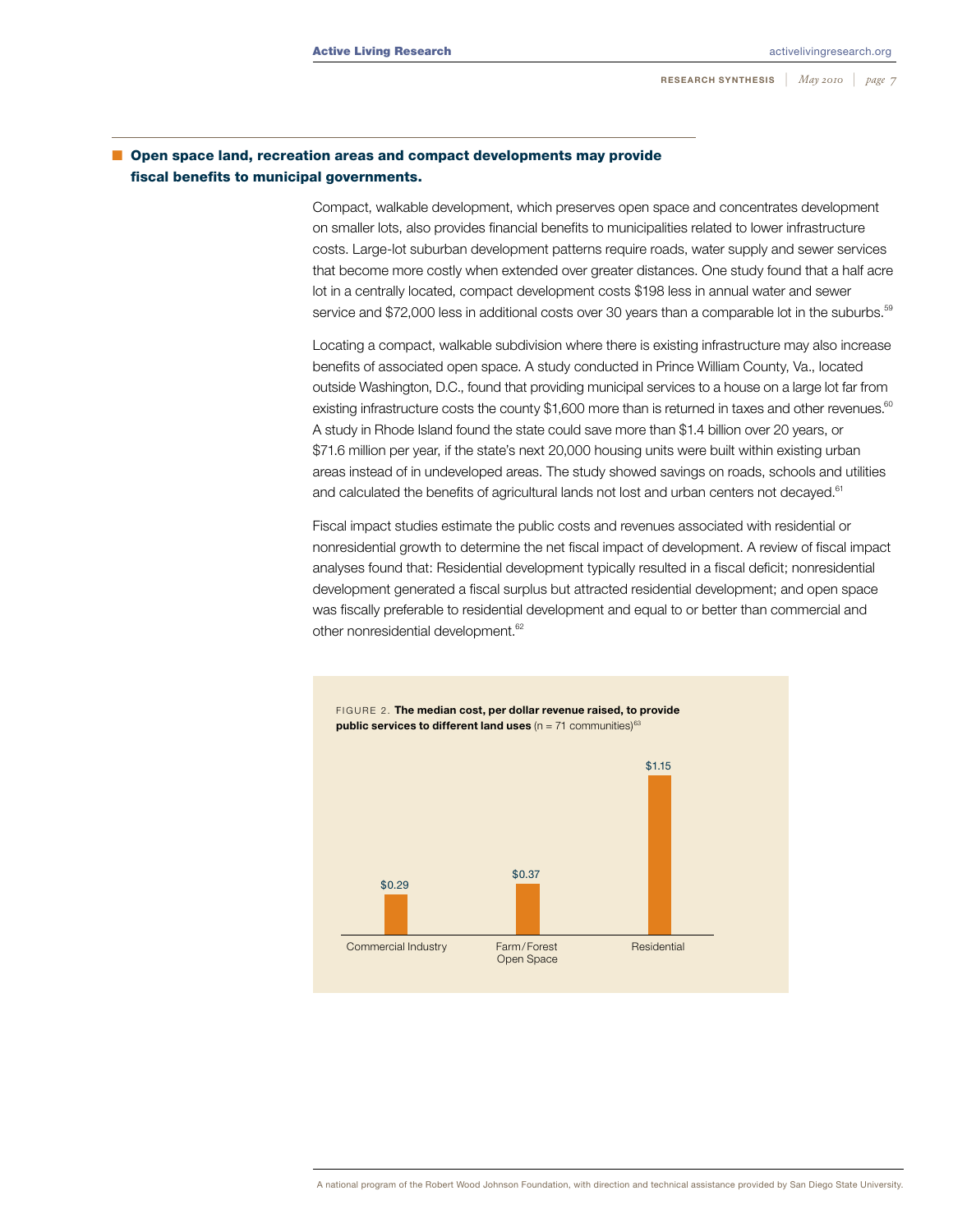Using a process pioneered by the National Park Service, studies in 125 communities have used a type of fiscal impact study, the Cost of Community Services, to develop a revenue-to-expenditure ratio for residential, commercial, industrial and open space land use categories.<sup>64</sup> While fiscal impacts to local governments do not represent the same type of economic benefit as increases in property value, the cost savings or revenue to jurisdictions though open space and parks may benefit a community through long-term infrastructure cost savings.

Open space and recreational facilities can require fewer public amenities and municipal services than new land development, offering a cost-effective alternative. The Northeastern Office of the American Farmland Trust, which has frequently used the Cost of Community Services approach, studied six rural towns in Connecticut, Massachusetts and New York and found that, on average, open space lands required only 29 cents in services per dollar of revenue generated.<sup>65</sup> A number of communities have reportedly elected to purchase park and open space land, rather than allow it to be used for residential development, because in the long term this results in less tax burden on existing residents than if new homes were built on the land.<sup>66</sup> Additionally, investment in parks and open space does not incur some of the costs that often accompany residential development, such as traffic congestion, noise, pollution, infrastructure deterioration and changes in community character.<sup>67</sup>

### $\blacksquare$  Compact, walkable developments can provide economic benefits to real estate developers through higher home sale prices, enhanced marketability and faster sales or leases than conventional development.

Traditional neighborhood development, also known as compact or walkable development, concentrates neighborhood density, allowing room for large open space areas. Neighborhoods that feature open spaces, parks and greenbelts have higher home sale prices, enhanced marketability and often faster sales or leases than conventional development.<sup>68</sup> A national survey of developers found that they have noted considerable consumer interest in alternatives to conventional, low-density, automobile-oriented suburban development—including support for higher density, mixed use, pedestrian-oriented places.<sup>69</sup>

This demand is expected to continue in the coming decade as demographic changes and consumer preferences shift toward denser, more compact residential environments.70 One recent study listed additional factors that could support the market for walkable urban places, including: urban job growth, tight urban housing markets, preferences for urban amenities and support for public policies and investments that favor revitalization, alternative transportation modes, historic preservation and urban parks and open space. $71$  Open spaces enhance the value of nearby developable lands, allowing compact development to command a premium in the residential real estate market.72

Developers who take into account the desire for compact development and the protection of natural areas may spend less on marketing because such projects can have a high profile within the community, solicit high community involvement in their development and design, and generate significant media interest.<sup>73</sup> Compact developments featuring open space, trails and greenways have sold more quickly than similar properties elsewhere<sup>74</sup> and often have a high rate of presold units.<sup>75, 76</sup>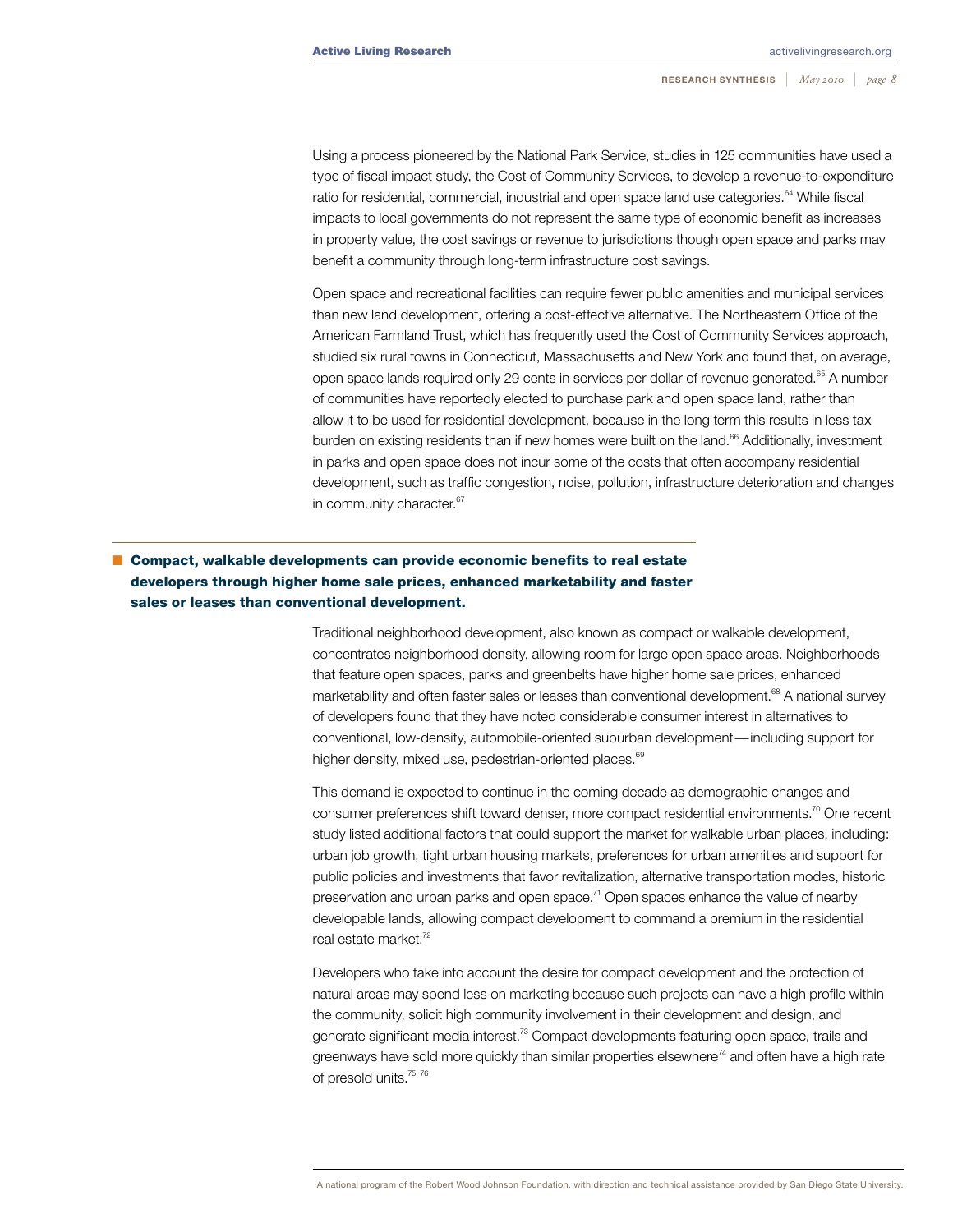

Consumers also seem willing to pay a premium to locate in walkable developments featuring open space.<sup>78, 79, 80</sup> Sites that are more walkable command higher property values across property type, including office, retail, apartment and industrial. Depending on the property type, a 10 percent increase in walkability increases property values by between 5 percent and 8 percent.<sup>81</sup> Lots in a compact, walkable subdivision in South Kingston, R.I., sold for \$122,000 to \$125,000 per acre, while lots in conventional subdivisions sold for \$107,000 to \$109,000 per acre. This translates into premiums ranging from \$13,000 to \$18,000 per acre for lots in walkable subdivisions over lots in conventional subdivisions.<sup>82</sup>

For developers, these economic benefits can translate into reduced financial liability, faster sales and ultimately higher profits. A recent development in Lake Elmo, Minn., highlighted by the Urban Land Institute, demonstrated a similar principle by offering a high density alternative in an area of large-lot development. The developer used only 40 percent of the 241-acre site for the development of 111 homesites, leaving 60 percent of the land to permanent open space composed of farmland, a tree nursery, horticultural gardens, wooded slopes, two ponds and restored native prairie. Close to 80 percent of the homes sold within six months of their offering in two phases.<sup>83</sup>

The design elements of compact developments may also present cost savings to developers. Watershed areas have been used in some developments as a form of natural drainage protection and open space, reducing construction and maintenance costs from storm water drainage systems. In one development, surface stormwater drainage through the use of swales that direct water over porous soils to irrigate agricultural areas saved \$800 per lot when compared to conventional storm sewer construction.<sup>84</sup> Because people can walk to more destinations, reduced parking ratios and shared parking have also been used to offset the increased costs of structured parking.

Finally, as the density of development in these neighborhoods increases, the per-unit cost to developers to supply infrastructure services decreases,<sup>85, 86</sup> with some estimates of the average savings around 32 percent.<sup>87, 88, 89</sup> As developers are often called upon to pick up a significant portion of the tab for the sewer and water capital expenditures associated with their projects, these cost savings have been passed onto them through changes to fee structures.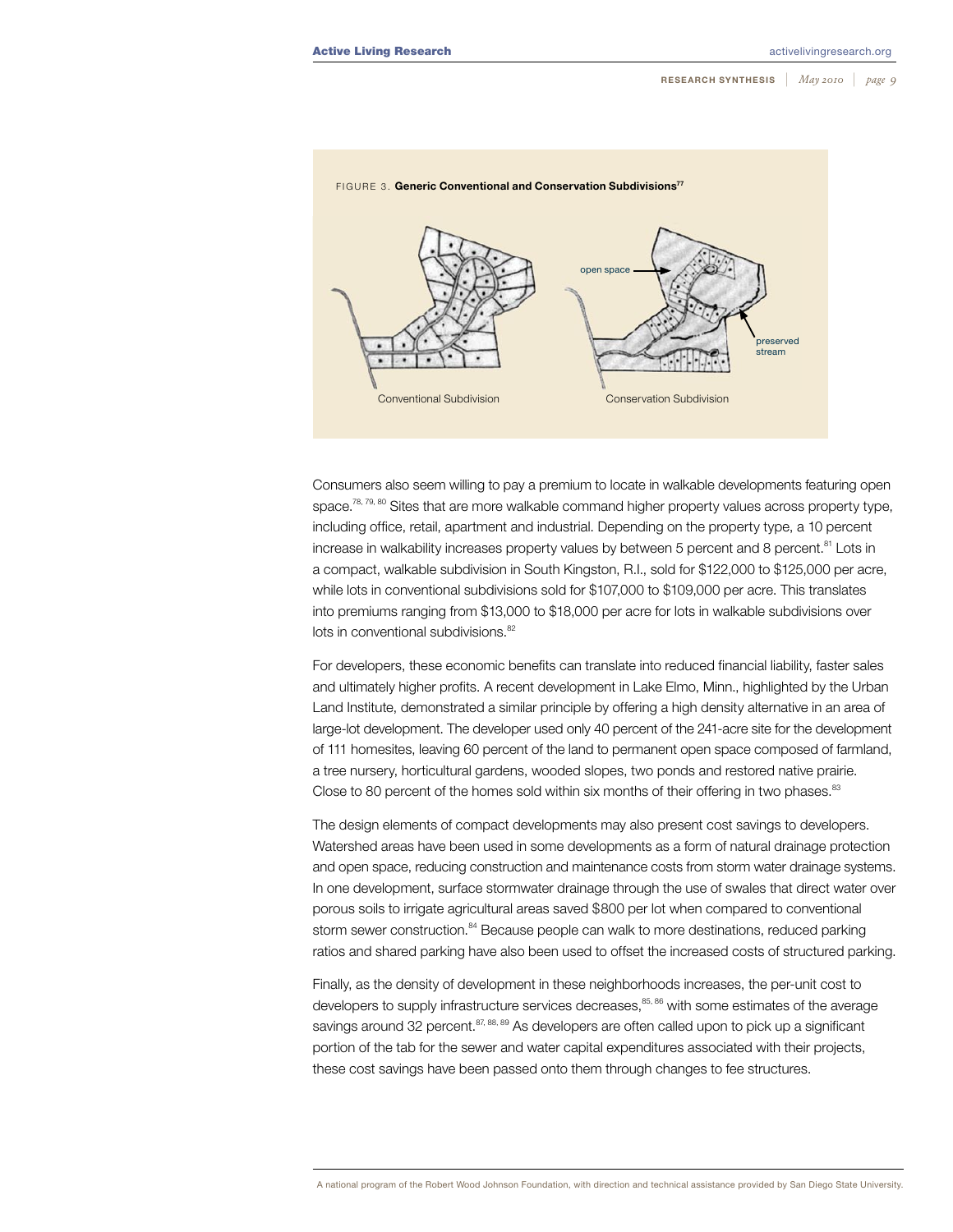### Conclusions and Implications

In addition to providing opportunities for physical activity, recreation areas and parks located in metropolitan areas provide economic benefits to residents, municipal governments and private real estate developers. Parks tend to increase the value and sale price of homes and property located nearby. In addition, the amount of local tax dollars required to operate and service recreation areas may be less than for other types of land use, such as residential developments, further increasing the fiscal impacts they have on municipal governments. Neighborhoods designed to preserve open space through compact development patterns may result in savings to private developers through reduced construction and maintenance costs, while communities designed for walkability can command price premiums in the marketplace. Other than the potentially negative economic effect of the "nuisance" factor associated with overly busy or unattractive parks, recreation areas and compact developments were found to produce positive economic outcomes for developers, homeowners and local governments. The implications of these findings are important, particularly given recent fluctuations in the real estate market, changing demographics and variable consumer demands for housing.

The limitations associated with these conclusions are clear. Many of the studies included in the literature rely upon local conditions and may not be widely generalizable to other areas. Evidence on real estate market prices are subject to a variety of local factors, such as schools, crime and accessibility, which can impact the applicability of conclusions in one area to conditions elsewhere. Thus, it is difficult to make conclusions about specific economic impacts. Although all reasonable studies were examined for this synthesis, to provide the first comprehensive look at the subject and identify priorities for further study, many of the studies cited were not from peer-reviewed sources, so their rigor could be questioned. Self-selection, or the tendency for certain residents to gravitate towards particular types of places, may also limit the findings. Some residents will place a higher value on open space and recreation areas and will pay significantly more to be located near these amenities than others.

### Areas Where Additional Research is Needed

Research into citizens' preferences for urban parks and their impacts on the local real estate market has been ongoing in the United States since the 1960s. While research continues, the hedonic pricing method has proven to be a useful indicator of willingness to pay for natural, green space amenities. However, this approach may not take into account the recreational benefits open space may provide to people who do not own property near the facility but do use it for physical activity purposes. Other methods, such as the travel cost method, may capture these values, but more research is needed to explore these effects.

Further research into the costs and benefits of parks, with respect to local government, regional economic development and private developers, is needed. Policy-makers and community members may need additional evidence of the types of parks, landscape elements and locations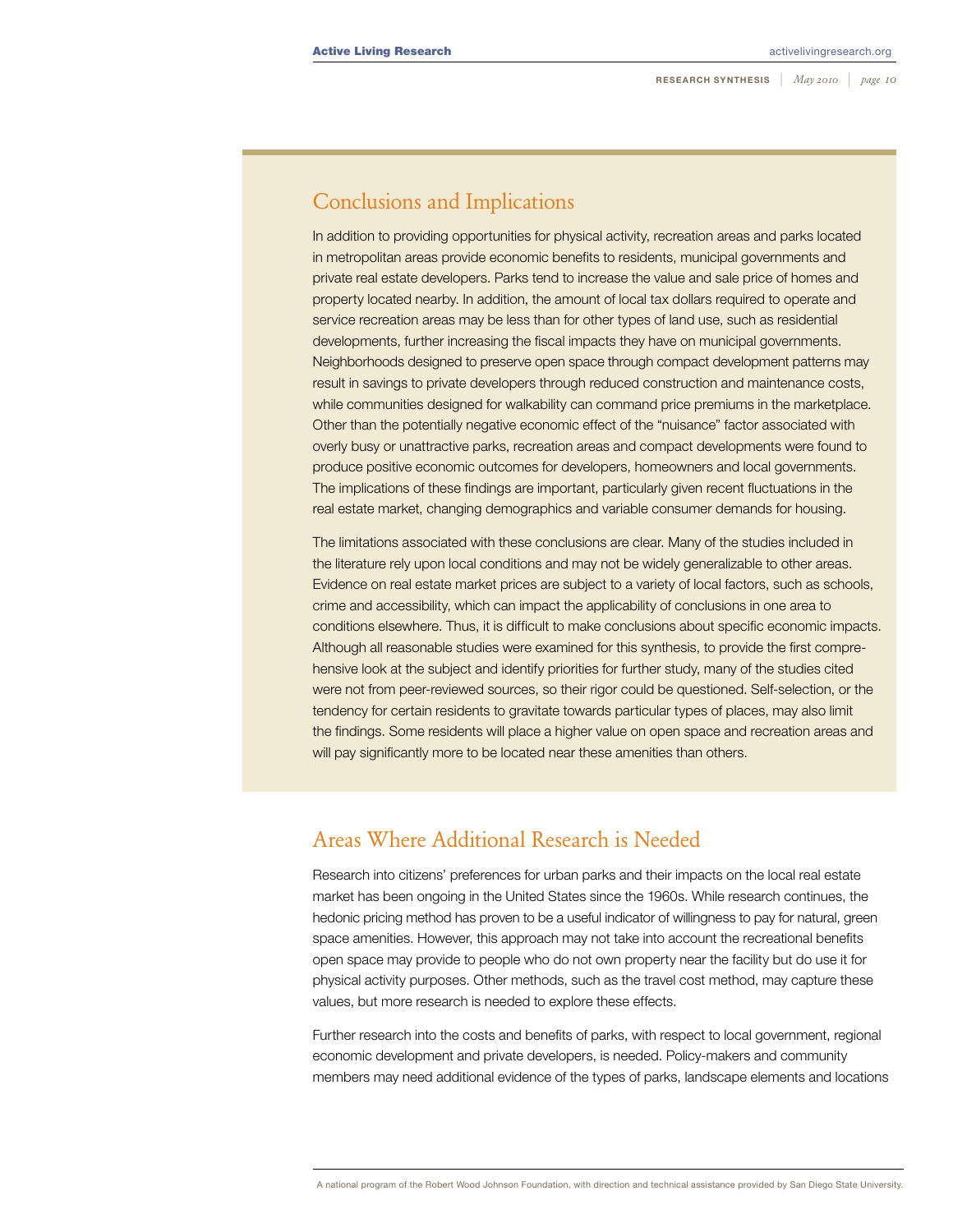where parks can be expected to generate the largest economic benefits while also considering physical activity impacts. These studies should be used to inform decisions about land development patterns and zoning decisions.

While this review focuses on direct economic effects through property values and fiscal impacts, it is important to note that open spaces can also provide indirect economic and non-economic benefits. Ecological services, greenhouse gas reductions, and mental health benefits, as well as recreational benefits, should also be considered as indirect effects of parks. These indirect benefits can be evaluated using the Travel Cost Method or Stated Preference Surveys such as Contingent Valuation.

Finally, gaps in the research quantifying the price premium of compact developments make conclusions about the expected increases difficult to determine. While past research suggests that compact communities designed to preserve green space may result in savings to private developers through reduced construction and maintenance costs, recent changes in the finance and construction industries require updates to the existing research.

# Additional Resources and References

Active Living Research *www.activelivingresearch.org* 

American Farmland Trust, Cost of Community Services Fact Sheet *www.farmlandinfo.org/documents/27757/FS\_COCS\_11-02.pdf* 

American Trails, National Trails Training Partnership *www.americantrails.org/resources/economics/index.html* 

National Recreation and Park Association *www.nrpa.org*

The Trust for Public Land, Center for City Park Excellence *www.tpl.org*

Urban Land Institute *www.uli.org* 

This synthesis was prepared by Lilly Shoup, School of Architecture, Planning, and Preservation, University of Maryland at College Park; and Reid Ewing, Ph.D, Department of City and Metropolitan Planning, University of Utah; with support from the Active Living Research staff. Peer review was provided by Jacqueline Geoghegan, Ph.D., Clark University; Judith Shinogle, Ph.D., University of Maryland, Baltimore County; and Greg Lindsey, Ph.D., University of Minnesota, Humphrey Institute of Public Affairs.

For updates and a Web-based version of this synthesis, visit *<www.activelivingresearch.org>*.

Active Living Research, a national program of the Robert Wood Johnson Foundation, stimulates and supports research to identify environmental factors and policies that influence physical activity for children and families to inform effective childhood obesity prevention strategies, particularly in low-income and racial/ethnic communities at highest risk. Active Living Research wants solid research to be part of the public debate about active living.

#### **Active Living Research**

San Diego State University 3900 Fifth Avenue, Suite 310 San Diego, CA 92103 *<www.activelivingresearch.org>*

A national program of the Robert Wood Johnson Foundation, with direction and technical assistance provided by San Diego State University.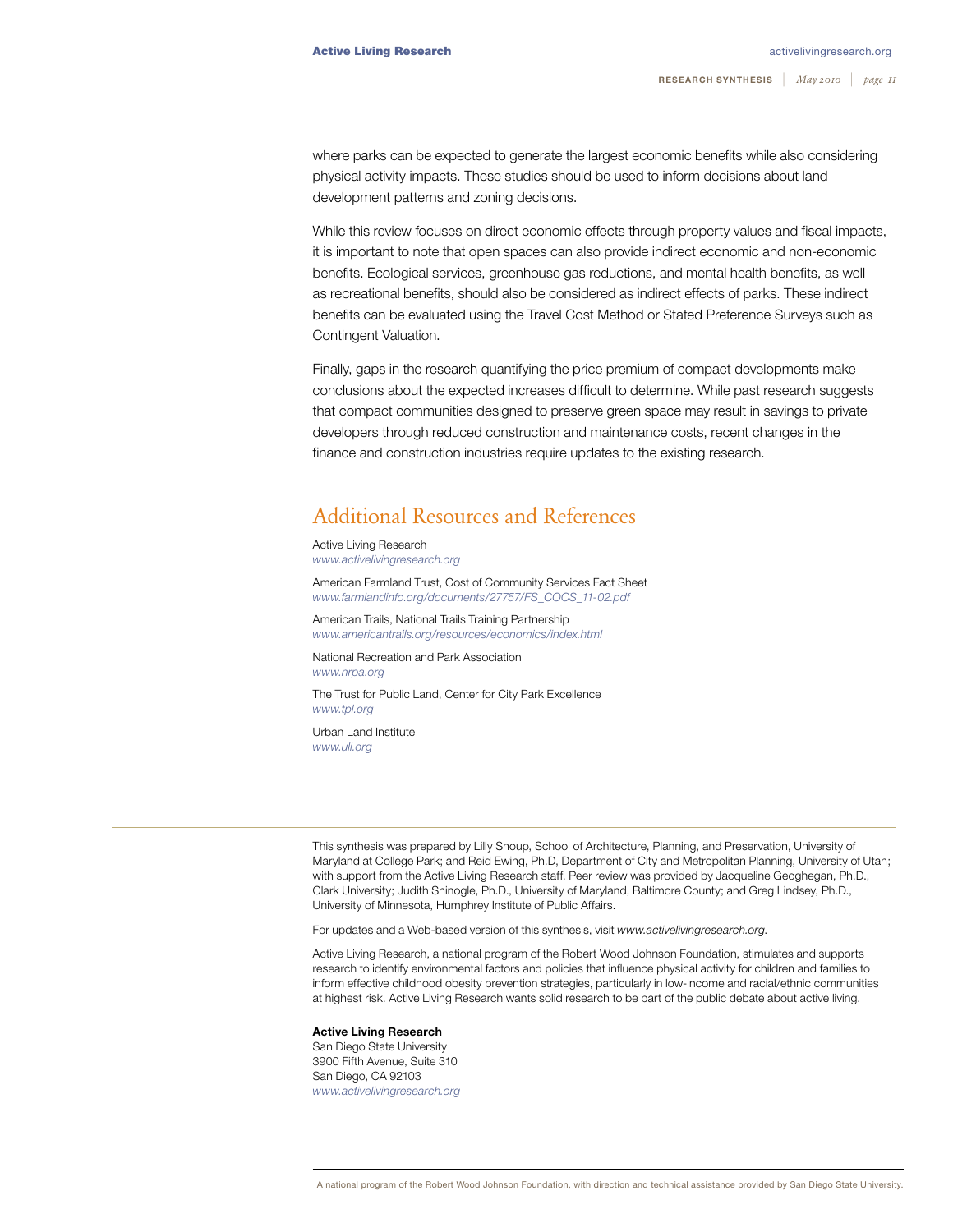### Endnotes

- 1 Ogden C, Carroll M, Curtin L, et al. "Prevalence of Overweight and Obesity in the United States, 1999–2004." *Journal of the American Medical Association*, 295(13): 1549–1555, April 2006.
- 2 Koplan J, Kraak V and Liverman C. "Preventing Childhood Obesity: Health in the Balance." Washington: National Academies Press, 2005.
- 3 Brownson R, Boehmer T and Luke D. "Declining Rates of Physical Activity in the United States: What Are the Contributors?" *Annual Review of Public Health*, 26: 421–443, April 2005.
- 4 Heath G, Brownson R, Kruger J, et al. "The Effectiveness of Urban Design and Land Use and Transport Policies and Practices to Increase Physical Activity: A systematic Review." *Journal of Physical Activity and Health*, 3 (suppl. 1), S55–S76, February 2006.
- 5 Saelens B and Handy S. "Built Environment Correlates of Walking: A Review." *Medicine & Science in Sports & Exercise*, 40(7), S550–S566, July 2008.8
- 6 Frank L, Kerr J, Chapman, J, et al. "Urban Form Relationships with Walk Trip Frequency and Distance Among Youth." *American Journal of Health Promotion*, 21(14S), 305–311, March/April 2007.
- 7 Kligerman M, Sallis J, Ryan S, et al. "Association of Neighborhood Design and Recreation Environment Variables with Physical Activity and Body Mass Index in Adolescents." *American Journal of Health Promotion*, 21(4), 274–277, March/April 2007.
- 8 Ewing R, Schmid T, Killingsworth R, et al. "Relationship Between Urban Sprawl and Physical Activity, Obesity, and Morbidity." *American Journal of Health Promotion*, 18(1): 47–57, September/October 2003.
- 9 Heath G, et al.
- 10 Sallis J, Saelens B, Frank L, et al. "Neighborhood Built Environment and Income: Examining Multiple Health Outcomes." *Social Science & Medicine*, 68(7): 1285–1293, April 2009.
- 11 Humpel N, Owen N, Leslie E. "Environmental Factors Associated with Adults' Participation in Physical Activity: A Review." *American Journal of Preventive Medicine*, 22(3): 188–199, April 2002.
- 12 Sallis J and Kerr J. "Physical Activity and the Built Environment." *President's Council on Physical Fitness and Sports Research Digest*, 7(4): 1–8, December 2006.
- 13 Gordon–Larsen P, Nelson M, Page P, et al. "Inequality in the Built Environment Underlies Key Health Disparities in Physical Activity and Obesity." *Pediatrics*, 117(2): 417–424, February 2006.
- 14 Koplan J, et al.
- 15 Cao T and Cory D. "Mixed Land Uses, Land–use Externalities, and Residential Property Values: A Re–evaluation." *Annals of Regional Science*, 16(1): 1–24, March 1982.
- 16 Song Y and Knaap G. "Measuring the Effects of Mixed Land Uses on Housing Values." *Regional Science and Urban Economics*, 34(6): 663– 680, November 2004.
- 17 Guttery R. "The Effects of Subdivision Design on Housing Values: The Case of Alleyways." *Journal of Real Estate Research*, 23(3): 265–274, 2002.
- 18 Shultz S and King D. "The Use of Census Data for Hedonic Price Estimates of Open-Space Amenities and Land Use." J*ournal of Real Estate Finance and Economics*, 22(2): 239–252, April 2001.
- 19 Benson E, Hansen J, Schwartz A, et al. "Pricing Residential Amenities: The Value of a View." *Journal of Real Estate Finance and Economics*, 16(1): 55–73, January 1998.
- 20 Bowes D and Ihlanfeldt K. "Identifying the Impacts of Rail Transit Stations on Residential Property Values." *Journal of Urban Economics*, 50(1), 1–25, July 2001.
- 21 Song Y, et al.
- 22 Bolitzer B and Netusil N. "The Impact of Open Spaces on Property Values in Portland, Oregon." *Journal of Environmental Management*, 59(3): 185–193, July 2000.
- 23 Lutzenhiser M and Netusil N. "The Effect of Open Space on a Home's Sale Price." *Contemporary Economic Policy*, 19(3): 291–298, July 2001.
- 24 Geoghegan J. "The Value of Open Spaces in Residential Land Use." *Land Use Policy*, 19(1): 91–98, January 2002.
- 25 Song Y, et al.
- 26 Nicholls S and Crompton J. "The Impact of Greenways on Property Values: Evidence From Austin, Texas." *Journal of Leisure Research*, 37(3): 321–341, June 2005.
- 27 Anderson S and West S. "Open Space, Residential Property Values, and Spatial Context." *Regional Science and Urban Economics*, 36(6): 773–789, June 2006.
- <sup>28</sup> Payton S, Lindsey G, Wilson J, et al. "Valuing the Benefits of the Urban Forest: A Spatial Hedonic Approach." *Journal of Environmental Planning and Management*, 51(6): 717–736, November 2008.
- 29 Nicholls S. "Measuring the Impact of Parks on Property Values: New Research Shows That Green Spaces Increase the Value of Nearby Housing." *Parks and Recreation*, 24–32, March 2004.
- 30 Weicher J and Zerbst R. "The Externalities of Neighborhood Parks: An Empirical Investigation." *Journal of Land Economics*, 49(1): 99–105, February 1973.
- 31 Lutzenhiser, et al.
- 32 Espey M and Owusu-Edusei K. "Neighborhood Parks and Residential Property Values in Greenville, South Carolina." *Journal of Agricultural and Applied Economics*, 33(3): 487–492, December 2001.
- 33 Correll M, Lillydahl J and Singell L. "The Effect of Green Belts on Residential Property Values: Some Findings on the Political Economy of Open Space." *Land Economics*, 54(2): 207–217, May 1978.
- 34 Geoghegan J, Lynch L and Bucholtz S. "Capitalization of Open Spaces into Housing Values and the Residential Property Tax Revenue Impacts of Agricultural Easement Programs." *Agricultural and Resource Economics Review*, 32(1): 33–45, April 2003.
- 35 Crompton J and Nicholls S. "An Assessment of Tax Revenues Generated by Homes Proximate to a Greenway." *Journal of Park and Recreation Administration*, 24 (3): 103–108, Fall 2006.
- 36 Breffle W, Morey E and Lodder T. "Using Contingent Valuation to Estimate a Neighborhood's Willingness to Pay to Preserve Undeveloped Urban Land." *Urban Studies*, 35(4): 715–727, April 1998.
- 37 Lindsey G, Man J, Payton S, et al. "Property Values, Recreation Values, and Urban Greenways." *Journal of Park and Recreation Administration*, 22(3): 69–90, 2004.
- 38 Miller A. *Valuing Open Space: Land Economics and Neighborhood Parks*. Cambridge, MA: Massachusetts Institute of Technology Center for Real Estate, 2001.
- 39 McConnell V and Walls M. *The Value of Open Space: Evidence from Studies of Nonmarket Benefits*. Washington: Resources for the Future, 2005.

40 Miller A.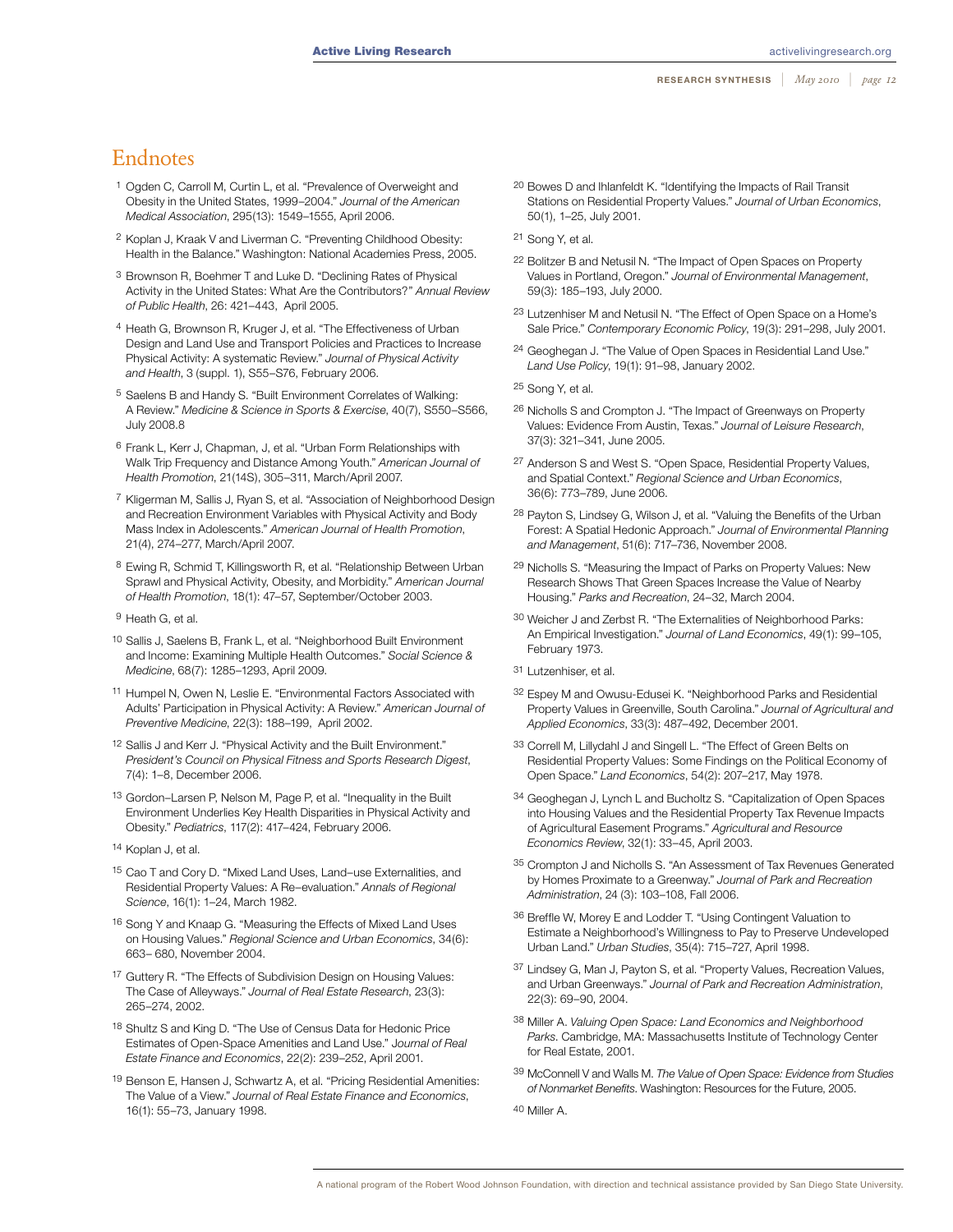- 41 Crompton J. *The Proximate Principle: The Impact of Parks, Open Space and Water Features on Residential Property Values and the Property Tax Base.* Ashburn, VA: National Recreation and Park Association, 2004.
- 42 Walsh R. "Endogenous Open Space Amenities in a Locational Equilibrium." *Journal of Urban Economics*, 61(2): 319–344, March 2007.
- 43 Lutzenhiser M, et al.
- 44 Irwin E. "The Effects of Open Space on Residential Property Values." *Land Economics*. 78(4): 465–480, November 2002.
- 45 Geoghegan J, et al., 2003
- 46 Miller A.
- 47 Crompton J.
- 48 Peiser R and Schwann G. "The Private Value of Public Open Space Within Subdivisions." *Journal of Architectural and Planning Research*, 10(2): 91–104, Summer 1993.
- 49 Anderson S, et al.

50 Ibid.

- 51 Acharya G and Bennett L. "Valuing Open Space and Land-use Patterns in Urban Watersheds." J*ournal of Real Estate Finance and Economics*, 22(2–3): 221–237, March–May 2001.
- 52 Nicholls S and Crompton J. "Impacts of Regional Parks on Property Values in Texas." *Journal of Park and Recreation Administration*, 23(2): 87–108, 2005.
- 53 Knaap G. "The Price Effects of Urban Growth Boundaries in Metropolitan Portland Oregon." *Land Economics*, 61(1): 26–35, February 1985.
- 54 Nelson A. "Using Land Markets to Evaluate Urban Containment Programs." *Journal of the American Planning Association*, 52(2): 156–71, June 1986.
- 55 Ibid.
- 56 Irwin E.
- 57 Geoghegan J, 2002.
- 58 Geoghegan J, et al., 2003
- 59 Speir C and Stephenson K. "Does Sprawl Cost Us All? Isolating the Effects of Housing Patterns on Public Water and Sewer Costs." *Journal of the American Planning Association*, 68(1): 56–70, March 2002.
- 60 Kotchen M and Schulte S. "A Meta-Analysis of Cost of Community Service Studies." *International Regional Science Review*, 32(3): 376–399, July 2009.
- 61 H.C. Planning Consultants, Inc. *The Costs of Suburban Sprawl and Urban Decay in Rhode Island.* Providence, RI: Grow Smart Rhode Island, 1999.
- 62 Burchell R and Listokin D. "Fiscal Impact Procedures and the State of the Art: The Subset Question of the Costs and Revenues of Open Space and Agricultural Lands." (Paper presented at ''Does Land Conservation Pay? Determining the Fiscal Implications of Preserving Open Land'' Cambridge, MA, 1992.)
- 63 *Fact Sheet: Cost of Community Services*. Northampton, Mass.: Farmland Information Center, American Farmland Trust, 2004. (No authors given.)
- 64 Kotchen M, et al.
- 65 Freedgood J and Wagner R. "Cost of Community Services Studies: Snapshots of Net Fiscal Impacts of Different Land Uses in Towns." (Paper presented at "Does Land Conservation Pay? Determining the Fiscal Implications of Preserving Open Land" Cambridge, MA, 1992.)
- 66 Lerner S and Poole W. "Open Space Investments Pay Big Returns." *Land and People Magazine*, Spring 1999.
- 67 Crompton J. *Parks and Economic Development*. Planning Advisory Service Report Number 502. Chicago. American Planning Association and the City Parks Forum, 2001.
- 68 Mohamed R. "The Economics of Conservation Subdivisions: Price Premiums, Improvement Costs, and Absorption Rates." *Urban Affairs Review*, 41(3): 376–399, January 2006.
- 69 Levine J and Inam A. "The Market for Transportation–land Use Integration: Do Developers Want Smarter Growth than Regulations Allow?" *Transportation*, 31(4): 409–427, November 2004.
- 70 Leinberger C. *The Option of Urbanism: Investing in a New American Dream*. Washington: Island Press, 2008.
- 71 Bailey J and Humphrey E. "Comment on Dowell Myers and Elizabeth Gearin's 'Current Preferences and Future Demand for Denser Residential Environments'." *Housing Policy Debate*, 12(4): 665–674, Fall 2001.
- 72 Lacy J. *An Examination of Market Appreciation for Clustered Housing with Permanent Open Space*. Amherst, MA: Center for Rural Massachusetts, University of Massachusetts, 1990.
- 73 Curran D and Leung M. *Smart Growth: A Primer*. Victoria, B.C.: Eco-Research Chair of Environmental Law and Policy and Smart Growth, 2000.
- 74 PFK Consulting. *Analysis of Economic Impacts of the Northern Central Rail Trail*. (Prepared for Maryland Greenways Commission). Annapolis, MD: Maryland Department of Natural Resources, 1994.
- 75 Rocky Mountain Institute. *Green Development: Integrating Ecology and Real Estate*. New York: John Wiley & Sons, Inc., 1998.
- 76 Curran D, et al.
- 77 Arendt R. *Conservation Design for Subdivisions: A Practical Guide to Creating Open Space Networks*. Washington, D.C.: Island Press, 1996.
- 78 Eppli M and Tu C. "Valuing New Urbanism: The Case of Kentlands." *Real Estate Economics*, 27(3): 425– 451, September 1999.
- 79 Plaut P and Boarnet M. "New Urbanism and the Value of Neighborhood Design." *Journal of Architectural and Planning Research*, 20(3): 254–265, Autumn 2003.
- 80 Pivo G and Fisher J. "Effects of Walkability on Property Values and Investment Returns." Working Paper. Responsible Property Investing Center, Boston College and Unvierstiy of Arizona; Benecki Center for Real Estate Studies, Indiana Univeristy, 2009
- 81 Ibid.
- 82 Mohamed R.
- 83 The Fields of St. Croix. Washington, DC: National Association of Home Builders, 2009, *www.nahb.org/generic.aspx?genericContentID=434* (accessed February 2010).
- 84 Rocky Mountain Institute.
- 85 Bise L. "Metropolitan Council Fiscal Impact Study." (Paper presented at American Planning Association National Conference, Denver, CO 2003.)
- 86 Arrington G. TCRP 128: *Effects of TOD on Housing, Parking and Travel*. Washington: Transportation Research Board, 2008.
- 87 Burchell R. *Impact Assessment of the New Jersey Interim State Development and Redevelopment Plan*. Trenton, NJ: Rutgers University Center for Urban Policy Research, 1992.
- 88 Duncan J, et al. *The Search for Efficient Growth Patterns*. Tallahassee, FL: Florida Department of Community Affairs, 1989.
- 89 Hammer, Siler, George Associates and Gould Evans Goodman Associates.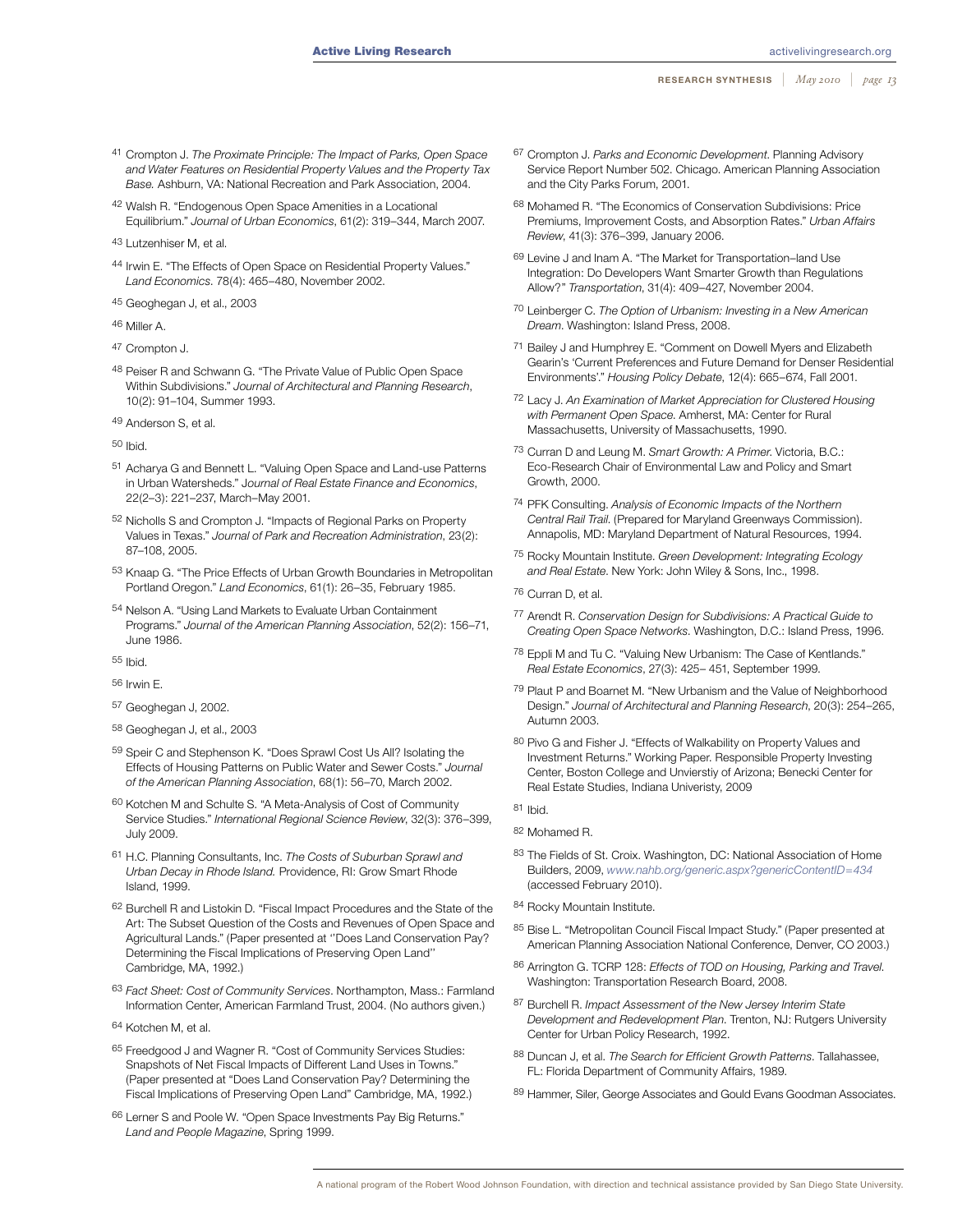# Table of Studies

The following tables include a more comprehensive list of studies and reports on the economic benefits of open space. The first includes a statement of key findings and conclusions for each item, which can be used as a basis for future research in this area. The second table includes items that are not cited in this synthesis but were reviewed during the writing process.

#### Table 1. **Studies Cited in this Synthesis: Authors, Methodology and Approach, and Key Findings**

| Author(s)                                        | <b>Methodology and Approach</b>                                                                                                                                                                                                                                                                                                                                                                                                                                                                                                                                                                                                                                                                    | <b>Key Findings</b>                                                                                                                                                                                                                                                                                                                                                           |
|--------------------------------------------------|----------------------------------------------------------------------------------------------------------------------------------------------------------------------------------------------------------------------------------------------------------------------------------------------------------------------------------------------------------------------------------------------------------------------------------------------------------------------------------------------------------------------------------------------------------------------------------------------------------------------------------------------------------------------------------------------------|-------------------------------------------------------------------------------------------------------------------------------------------------------------------------------------------------------------------------------------------------------------------------------------------------------------------------------------------------------------------------------|
| Acharya G and<br><b>Bennett L. (2001)</b>        | A hedonic property value analysis was conducted for<br>an urban watershed in New Haven County, Conn., using<br>spatially referenced housing and land-use data to capture<br>the effect of environmental variables around the house.<br>Researchers calculated and incorporated data on open<br>space, land-use diversity and other environmental<br>variables to capture spatial variation in environmental<br>quality around each house location. Using a rich data set<br>of over 4,000 houses, they studied these effects within<br>a watershed that includes areas of high environmental<br>quality and low environmental quality as well as varying<br>patterns of socio-economic conditions. | The results suggested that, in addition to structural<br>characteristics, variables describing neighborhood socio-<br>economic characteristics and variables describing land use<br>and environmental quality are influential in determining values.<br>Additionally, the scale at which researchers measured the<br>spatially defined environmental variables was important. |
| Anderson S and<br>West S. (2006)                 | The authors used hedonic analysis of home transaction<br>data from the Minneapolis-St. Paul metropolitan area to<br>estimate the effects of proximity to open space on sales<br>price. They allowed the effects of proximity to vary with<br>demographic and location-specific characteristics and<br>include fixed effects to control for observed and<br>unobserved neighborhood characteristics.                                                                                                                                                                                                                                                                                                | The value of proximity to open space was higher in<br>neighborhoods that were dense, near the central business<br>district, high-income, high-crime or home to many children.<br>Using the metropolitan area's average value may substantially<br>overestimate or underestimate the value of open space<br>in particular neighborhoods.                                       |
| Arrington G. (2008)                              | This report provided data on residential trip generation<br>and parking in transit-oriented development (TOD), and<br>the behavior and motivation of TOD residents, employees<br>and employers in their mode choice. The report also<br>identified best practices to promote, maintain and improve<br>TOD-related transit ridership.                                                                                                                                                                                                                                                                                                                                                               | As the density of development in these neighborhoods<br>increased, the per-unit cost to developers to supply<br>infrastructure services decreased.                                                                                                                                                                                                                            |
| <b>Bailey J and</b><br>Humphrey E. (2001)        | Commenting on an article titles "Current Preferences and<br>Future Demand for Denser Residential Environments",<br>the authors provide research evidence that there are<br>addiitonal factors that can explain the demand for<br>compact, walkable development.                                                                                                                                                                                                                                                                                                                                                                                                                                    | The study provided additional factors that could support<br>the market for walkable urban places, including: urban job<br>growth, tight urban housing markets, preferences for urban<br>amenities and support for public policies and investments<br>that favor revitalization, alternative transportation modes,<br>historic preservation and urban parks and open space.    |
| Benson E, Hansen J,<br>Schwartz A, et al. (1998) | Estimated the value of the view amenity in single-family<br>residential real estate markets of Bellingham, Wash.                                                                                                                                                                                                                                                                                                                                                                                                                                                                                                                                                                                   | Results from a hedonic price model suggested that<br>willingness to pay for the view amenity is quite high.                                                                                                                                                                                                                                                                   |
| Bise L. (2003)                                   | This study assessed a tool to assist regional and local<br>policy-makers to develop and evaluate cost-specific<br>measures to support or justify the provision of regional<br>services.                                                                                                                                                                                                                                                                                                                                                                                                                                                                                                            | As the density of development in compact neighborhoods<br>increased, the per-unit cost to developers to supply<br>infrastructure services decreased.                                                                                                                                                                                                                          |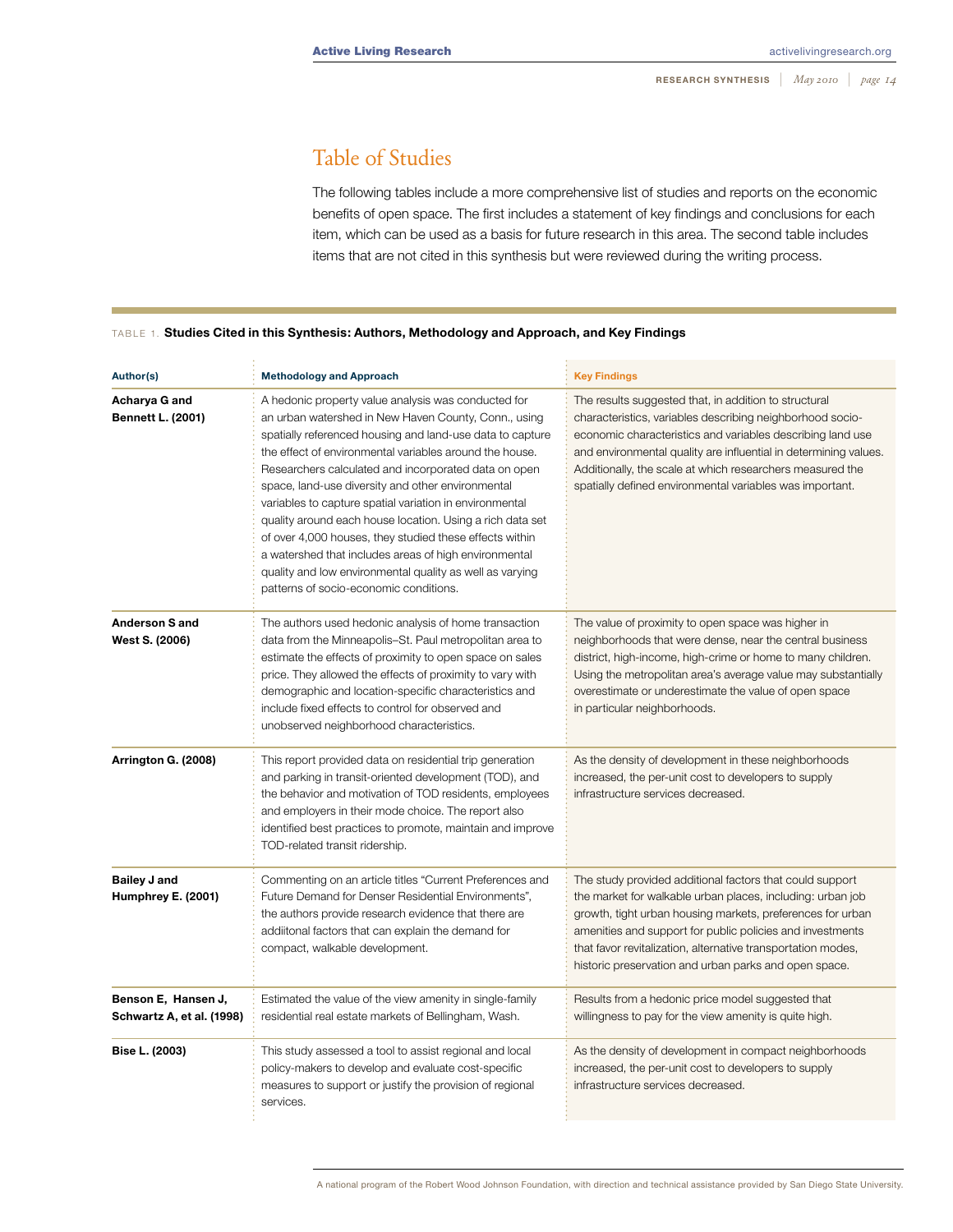| Author(s)                                         | <b>Methodology and Approach</b>                                                                                                                                                                                                                                                                                                                                                                                                           | <b>Key Findings</b>                                                                                                                                                                                                                                                                                                                                                                                                                                                                                                                                                         |
|---------------------------------------------------|-------------------------------------------------------------------------------------------------------------------------------------------------------------------------------------------------------------------------------------------------------------------------------------------------------------------------------------------------------------------------------------------------------------------------------------------|-----------------------------------------------------------------------------------------------------------------------------------------------------------------------------------------------------------------------------------------------------------------------------------------------------------------------------------------------------------------------------------------------------------------------------------------------------------------------------------------------------------------------------------------------------------------------------|
| <b>Bolitzer B and</b><br><b>Netusil N. (2000)</b> | The impact of open-space proximity and type was<br>examined empirically using a data set including the sales<br>price for homes in Portland, Ore., geographic information<br>system-derived data on each home's proximity to an<br>open-space and open-space type, and neighborhood<br>and home characteristics.                                                                                                                          | Results showed that proximity to an open-space and<br>open-space type can have a statistically significant effect<br>on a home's sale price. Researchrs examined 193 public<br>parks which were collectively found to have a significant<br>and positive impact on the value of properties within<br>1,500 feet.                                                                                                                                                                                                                                                            |
| <b>Bowes D and</b><br>Ihlanfeldt K. (2001)        | A hedonic price model and auxiliary models for<br>neighborhood crime and retail activity is used to<br>determine the role of property values and rail stations.                                                                                                                                                                                                                                                                           | Stations may raise the value of nearby properties by reducing<br>commuting costs or by attracting retail activity to the<br>neighborhood. Possibly countering these positive effects are<br>negative externalities emitted by stations and the access to<br>neighborhoods that stations provide to criminals. Results<br>show that all four effects play a role in defining the relationship<br>between property values and rail stations, but the relative<br>importance of these effects varies with distance from<br>downtown and the median income of the neighborhood. |
| Breffle W, Morey E and<br>Lodder T. (1998)        | Contingent valuation (CV) was used to estimate a<br>neighborhood's willingness to pay (WTP) to preserve a<br>5.5-acre parcel of undeveloped land in Boulder, Colo.,<br>that provides views, open space and wildlife habitat.<br>Households were surveyed to determine bounds on their<br>WTP for preservation. An interval model was developed to<br>estimate sample WTP as a function of distance, income,<br>and other characteristics. | The best estimate of neighborhood WTP, \$774,000, was<br>greater than the estimated \$600,000 cost to purchase the<br>property from the developer.                                                                                                                                                                                                                                                                                                                                                                                                                          |
| <b>Burchell R and</b><br>Listokin D. (1992)       | Professors Burchell and Listokin of Rutgers University<br>compiled the results of a great many fiscal impact studies,<br>and created a list of fiscal impacts by development type.                                                                                                                                                                                                                                                        | Overall cost of compact development was significantly less<br>than sprawl for the affected municipalities, particularly for<br>infrastructure (roads, water and sewer). In the long term,<br>ongoing operating costs for roads and infrastructure also<br>would be reduced with compact development, and there would<br>be less need to acquire land for public parks and recreation.                                                                                                                                                                                       |
| <b>Burchell R. (1992)</b>                         | Examined the effects of sprawl, or conventional<br>development, versus managed (or "smart") growth on land<br>and infrastructure consumption as well as on real estate<br>development and public service costs in New Jersey.                                                                                                                                                                                                             | In New Jersey, compact development can achieve a<br>30% reduction in runoff and an 83% reduction in water<br>consumption compared with conventional suburban<br>development.                                                                                                                                                                                                                                                                                                                                                                                                |
| Cao T and Cory D.<br>(1981)                       | The purpose of this research was two-fold: 1) to construct<br>a theoretical model of consumer behavior in which both<br>the positive and negative effects of neighborhood land-<br>use externalities are taken into account, and 2) to test this<br>generalized model using hedonic pricing equations in<br>Tucson, Ariz.                                                                                                                 | Increasing industrial, commercial, multi-family and public land<br>uses tends to increase surrounding home values. The authors<br>concluded that a mix of land uses should be sought in<br>locating economic activities into residential neighborhoods.                                                                                                                                                                                                                                                                                                                     |
| Correll M, Lillydahl J<br>and Singell L. (1978)   | The paper examined the effect of three greenbelts in<br>Boulder, Colo., using a multiple regression analysis to<br>empirically evaluate the effect of proximity on property<br>price.                                                                                                                                                                                                                                                     | The aggregate property value for the neighborhood was<br>approximately \$5.4 million greater than it would have been<br>in the absence of greenbelt. This increment resulted in an<br>annual addition of approximately \$500,000 to the potential<br>neighborhood property tax revenue. The purchase price of<br>this greenbelt for the city was approximately \$1.5 million<br>and, thus, the potential property tax revenue alone would<br>allow a recovery of initial costs in only three years.                                                                         |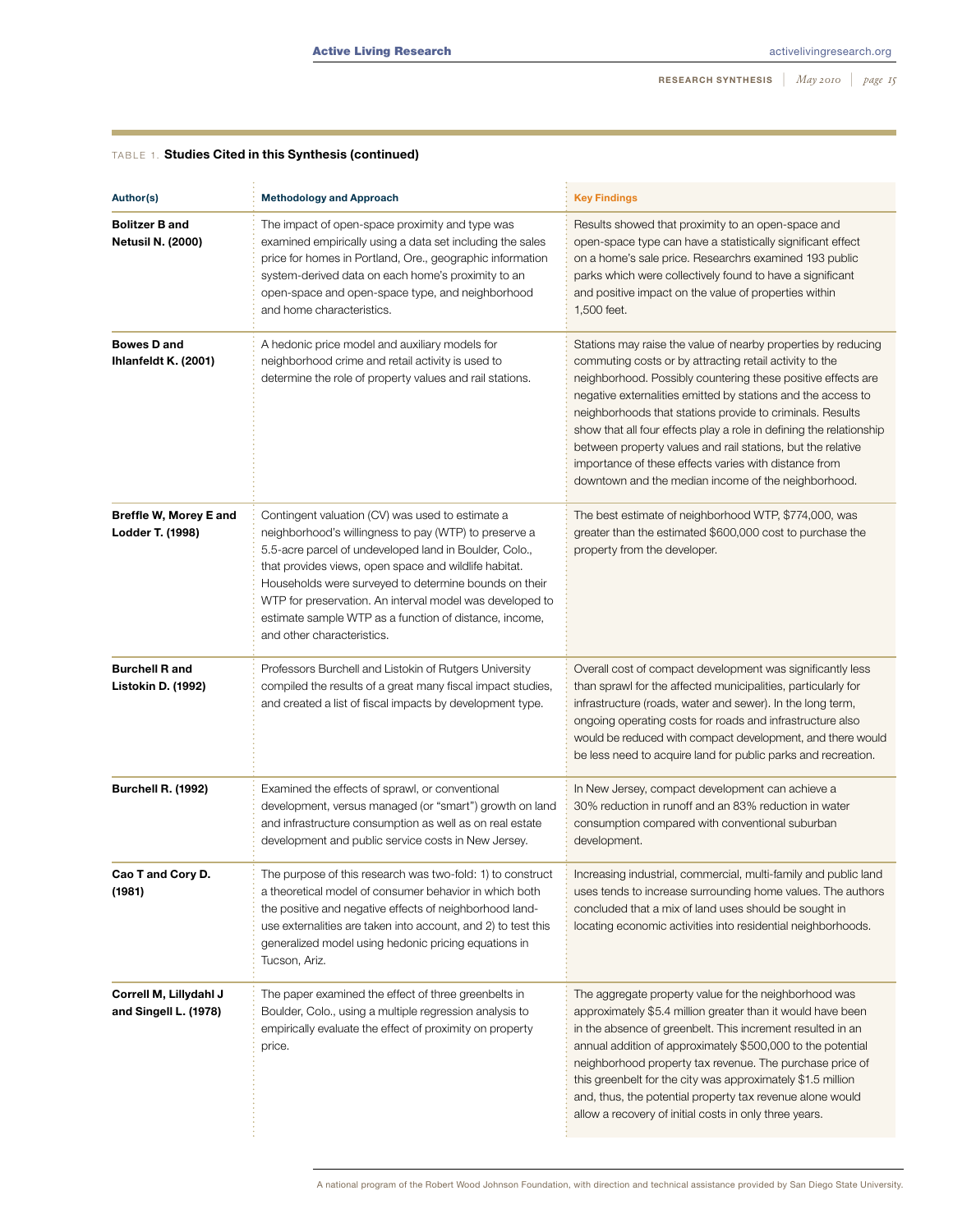| Author(s)                                    | <b>Methodology and Approach</b>                                                                                                                                                                                                                                                                                                                                                                                                                                                                                                                       | <b>Key Findings</b>                                                                                                                                                                                                                                                                                                                                                                                                                                                                                                                                         |
|----------------------------------------------|-------------------------------------------------------------------------------------------------------------------------------------------------------------------------------------------------------------------------------------------------------------------------------------------------------------------------------------------------------------------------------------------------------------------------------------------------------------------------------------------------------------------------------------------------------|-------------------------------------------------------------------------------------------------------------------------------------------------------------------------------------------------------------------------------------------------------------------------------------------------------------------------------------------------------------------------------------------------------------------------------------------------------------------------------------------------------------------------------------------------------------|
| Crompton J. (2004)                           | Provided economical methods to estimate the local<br>impact of parks and water features on property values.<br>Shows the influence of the "proximate principle" on<br>urban park development.                                                                                                                                                                                                                                                                                                                                                         | The economic boost in property value existed up to<br>500–600 feet away from the park. In the case of community-<br>sized parks over 30 acres, the effect may be measurable out<br>to 1,500 feet, but 75% of the premium value generally occurs<br>within the 500-600-foot zone.                                                                                                                                                                                                                                                                            |
| Crompton J and<br><b>Nicholls S. (2006)</b>  | The researchers analyzed the 7.9 mile Barton Creek<br>Greenbelt in Austin, Texas. The cost of acquiring the<br>greenbelt in 2004 dollars was estimated at \$14.89 million,<br>and the annual debt charges were assumed to be<br>approximately \$1.1 million.                                                                                                                                                                                                                                                                                          | When the prevailing tax rates were applied to the property<br>value increments attributable to the greenbelt, they generated<br>tax revenues to the city of \$58,677 and \$311,844 to all the<br>taxing entities. Thus, the tax revenues from the incremental<br>tax base values met only 28% of the annual debt charges.<br>However, a large majority of the greenbelt area users are<br>likely to come from beyond the proximate neighborhoods,<br>so it is likely that neighborhood residents were paying their<br>"fair share" of the greenway's costs. |
| Curran D and Leung M.<br>(2000)              | This study reviews the literature documenting the effect of<br>natural open space preservation on property values, and<br>briefly discusses the economic benefits such an approach<br>has for land developers and municipalities.                                                                                                                                                                                                                                                                                                                     | Developers who take into account the protection of natural<br>areas and use green products for their buildings spent less on<br>marketing because of the media interest the developments<br>generate. Green developments often have a high rate of units,<br>presold often around 75% as was the case with 2211 W. 4th<br>Avenue in Vancouver                                                                                                                                                                                                               |
| Eppli M and Tu C. (1999)                     | This study assessed the impact of New Urbanism on<br>single-family home prices using data on 2,061 single-family<br>home transactions and several hedonic price models.<br>Specifically, they use Duany and Plater-Zyberk's tradi-<br>tional neighborhood development (TND) of Kentlands and<br>surrounding conventional subdivisions to estimate the<br>premium, if any, that single-family homeowners are willing<br>to pay to reside in a community with new urbanist features.                                                                    | Consumers are willing to pay a premium to locate in<br>new urbanist developments.                                                                                                                                                                                                                                                                                                                                                                                                                                                                           |
| <b>Espey M and</b><br>Owusu-Edusei K. (2001) | The effect on housing prices of proximity to different types<br>of parks is estimated using a unique data set of single-<br>family homes sold between 1990 and 1999 in Greenville,<br>S.C. While the value of park proximity is found to vary<br>with respect to park size and amenities, the estimates<br>from this study are larger than previous studies.                                                                                                                                                                                          | The greatest impact on housing values was found with<br>proximity to small neighborhood parks, with the positive<br>impact of proximity to both small and medium-size parks<br>extending to homes as far as 1500 feet from the park.                                                                                                                                                                                                                                                                                                                        |
| Freedgood J and<br><b>Wagner R. (1992)</b>   | The Cost of Community Services approach compares<br>annual revenues to annual expenses of public services<br>for various land use categories. Local revenues and<br>expenditures are apportioned to major categories of land<br>use and the result is a set of ratios showing the proportional<br>relationship of revenues and expenditures for different land<br>uses at one point in time. Various assumptions are made<br>in apportioning costs across land uses, and these are most<br>often based on discussions with local staff and officials. | Calculations using the appraoch in six rural towns in<br>Connecticut, Massachusetts and New York found that,<br>on average, open space lands required only 29 cents in<br>services per dollar of revenue generated.                                                                                                                                                                                                                                                                                                                                         |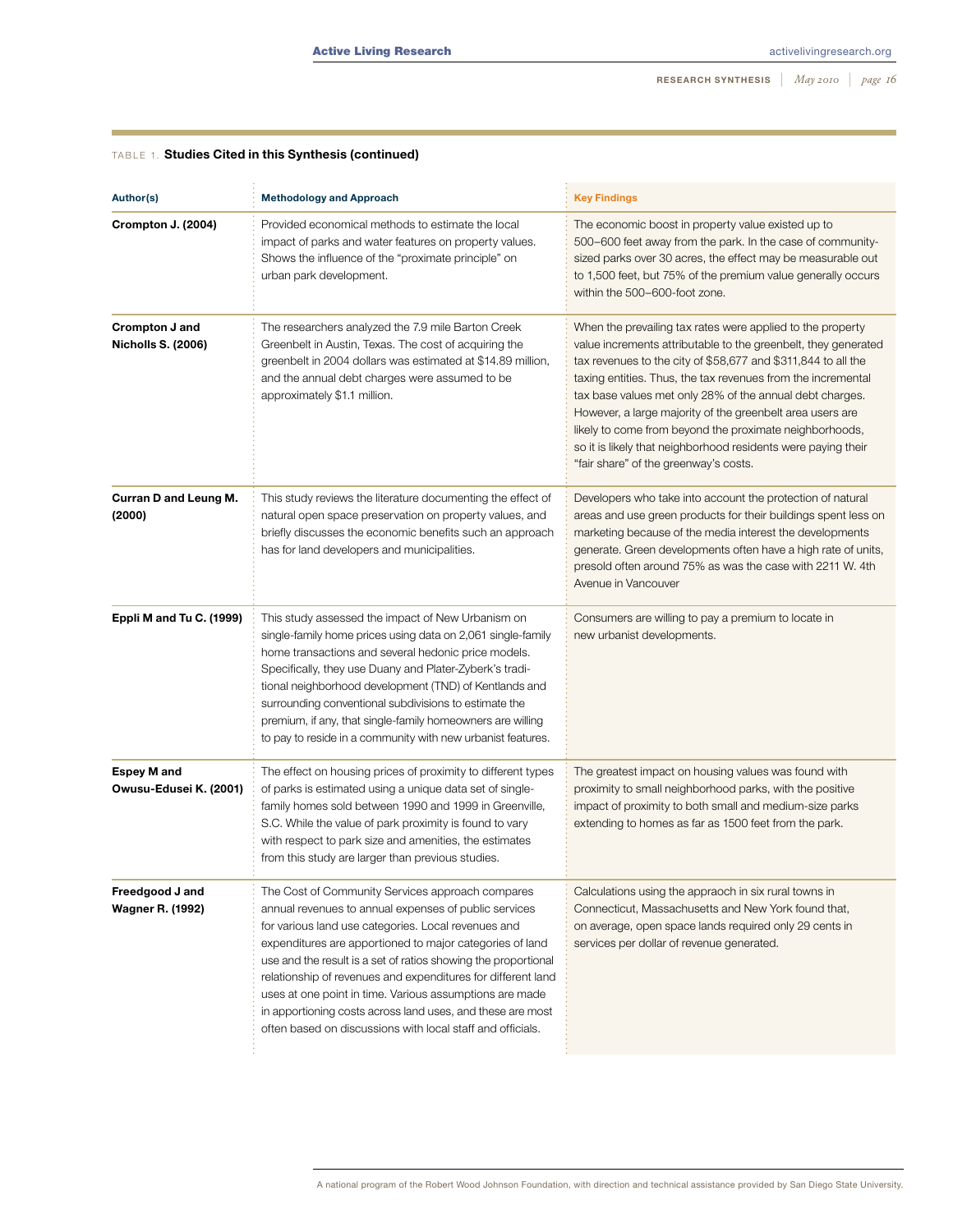| Author(s)                                                                                              | <b>Methodology and Approach</b>                                                                                                                                                                                                                                                                                                                                                                                                                                                                                                                                                                                                                                                                    | <b>Key Findings</b>                                                                                                                                                                                                                                                                                                                                                                                                                                                                                                                                                                                                                                                                                                                                  |
|--------------------------------------------------------------------------------------------------------|----------------------------------------------------------------------------------------------------------------------------------------------------------------------------------------------------------------------------------------------------------------------------------------------------------------------------------------------------------------------------------------------------------------------------------------------------------------------------------------------------------------------------------------------------------------------------------------------------------------------------------------------------------------------------------------------------|------------------------------------------------------------------------------------------------------------------------------------------------------------------------------------------------------------------------------------------------------------------------------------------------------------------------------------------------------------------------------------------------------------------------------------------------------------------------------------------------------------------------------------------------------------------------------------------------------------------------------------------------------------------------------------------------------------------------------------------------------|
| Geoghegan J. (2002)                                                                                    | This paper developed a theoretical model of how different<br>types of open spaces are valued by residential land<br>owners living near these open spaces, and then, using a<br>hedonic pricing model, tests hypotheses concerning the<br>extent to which these different types of open spaces are<br>capitalized into housing prices.                                                                                                                                                                                                                                                                                                                                                              | The empirical results from Howard County, a rapidly<br>developing county in Maryland, show that "permanent"<br>open space increases near-by residential land values<br>over three times as much as an equivalent amount of<br>'developable''open space.                                                                                                                                                                                                                                                                                                                                                                                                                                                                                              |
| Geoghegan J, Lynch L,<br>and Bucholtz S. (2003)                                                        | Using a unique spatial database, researchers develeoped<br>a hedonic model to estimate the value to nearby residents<br>of open space purchased through agricultural preservation<br>programs in three Maryland counties. After correcting for<br>endogeneity and spatial autocorrelation, the estimated<br>coefficients were used to calculate the potential changes<br>in housing values for a given change in neighborhood<br>open space following an agricultural easement purchase.<br>Then, using the current residential property tax for each<br>parcel, the expected increase in county tax revenue was<br>computed and this revenue was compared to the cost<br>of preserving the lands. | Findings show preserved open space did increase property<br>values on adjacent residential parcels in two of the three<br>counties in Maryland. Assuming the existing open space<br>increases by 1%, using simulations based on the spatial<br>econometric model, the increased property tax from these<br>agricultural easements could generate enough revenue to<br>purchase a significant portion of the 1% more open space<br>acres, especially if one considers that the increases in tax<br>revenue go on in perpetuity. In both Howard and Calvert<br>counties, the revenue generated from an increase in perma-<br>nent open space could purchase approximately 60% of the<br>increase of the newly preserved lands in the first year alone. |
| <b>Guttery R. (2002)</b>                                                                               | This study examines the sale prices of houses located in<br>subdivisions utilizing rear-entry alleyways in the greater<br>Dallas-Fort Worth-Denton metroplex. Regression analysis<br>on a sample of 1,672 home sales, some of which are located<br>on alleyways, reveals statistically significant impacts.                                                                                                                                                                                                                                                                                                                                                                                        | The regression results suggested that the alleyway<br>subdivision design discounted sale prices about 5%,<br>all else held equal.                                                                                                                                                                                                                                                                                                                                                                                                                                                                                                                                                                                                                    |
| H. C. Planning<br>Consultants, Inc. (1999)                                                             | The study measures the costs of sprawl by projecting<br>and comparing the gross costs of continued sprawl<br>development with those of compact core development<br>over the next twenty years (between 2000 and 2020).                                                                                                                                                                                                                                                                                                                                                                                                                                                                             | A study in Rhode Island found the state could save more<br>than \$1.4 billion over 20 years, or \$71.6 million per year, if the<br>state's next 20,000 housing units were built within existing<br>urban areas instead of in undeveloped areas. The study<br>showed savings on roads, schools and utilities and calculated<br>the benefits of agricultural lands not lost and urban centers<br>not decayed.                                                                                                                                                                                                                                                                                                                                          |
| <b>Hammer Siler George</b><br><b>Associates and Gould</b><br><b>Evans Goodman</b><br>Associates (2001) | This report summarized an analysis of the cost of<br>development in the Kansas City region that was completed<br>for the regional Metropolitan Planning Organization (MPO).<br>It was a comparison of the costs of land development<br>for both residential and nonresidential uses under two<br>development concepts. One is "conventional," which is<br>characterized by a separation of uses and subdivision<br>layouts typical of those that have been developed over<br>the past several decades. The other is termed "alternative"<br>and incorporates the principles of Creating Quality Places,<br>such as mixed use, clustering and open space preservation.                              | The results of the exercise suggested the relative magnitude<br>of the development costs and the relationship between the<br>conventional and alternative concepts. Projects which include<br>denser development in combination with a dramatic increase<br>in the amount of open space had lower infrastructure costs<br>than the conventional developments.                                                                                                                                                                                                                                                                                                                                                                                        |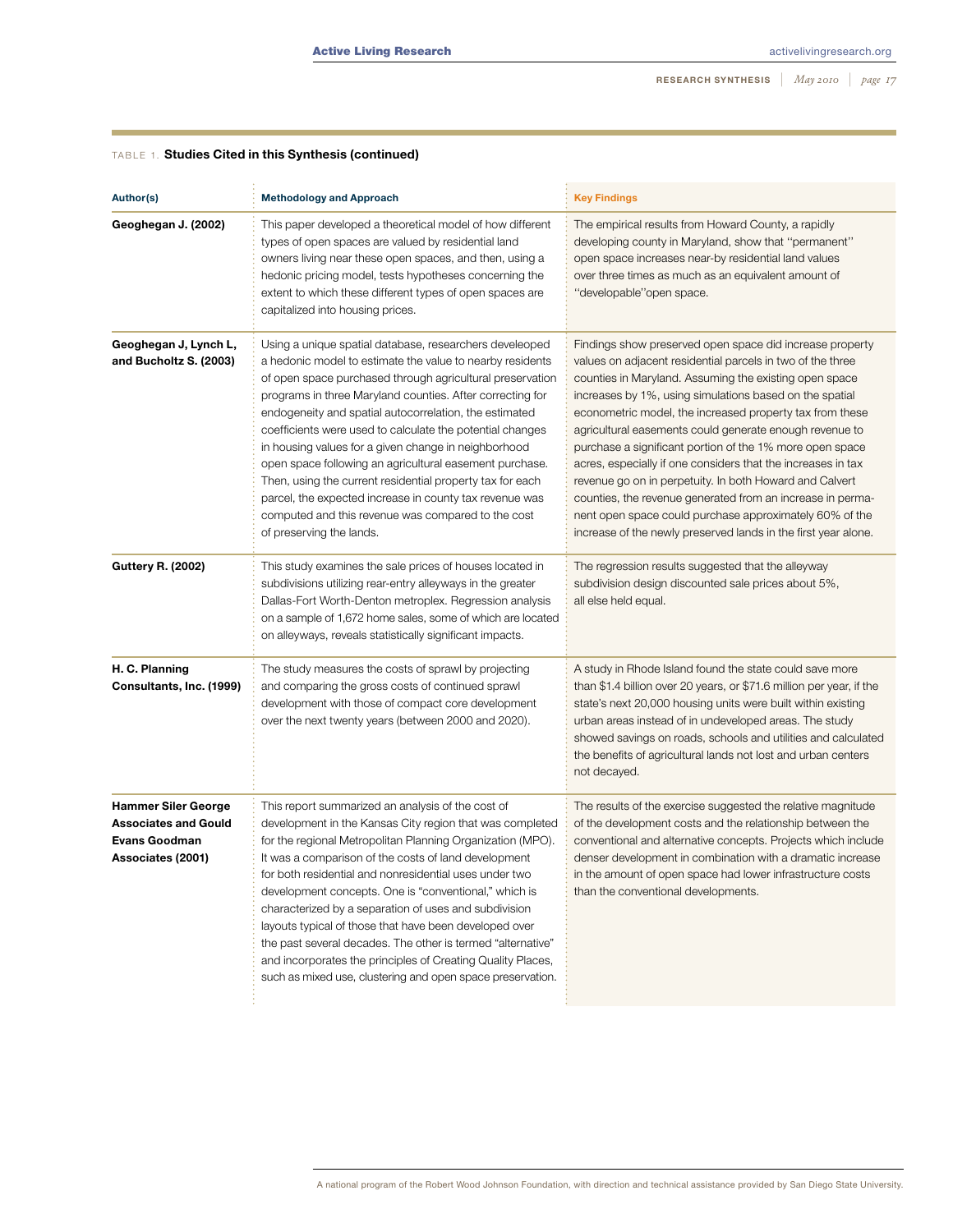| Author(s)                                 | <b>Methodology and Approach</b>                                                                                                                                                                                                                                                                                                                                                                                                                                                                                                                                                               | <b>Key Findings</b>                                                                                                                                                                                                                                                                                                            |
|-------------------------------------------|-----------------------------------------------------------------------------------------------------------------------------------------------------------------------------------------------------------------------------------------------------------------------------------------------------------------------------------------------------------------------------------------------------------------------------------------------------------------------------------------------------------------------------------------------------------------------------------------------|--------------------------------------------------------------------------------------------------------------------------------------------------------------------------------------------------------------------------------------------------------------------------------------------------------------------------------|
| Irwin E. (2002)                           | The marginal values of different open space attributes<br>were tested using a hedonic pricing model with residential<br>sales data from central Maryland. The identification<br>problems that arose due to endogenous land use spillovers<br>and unobserved spatial correlation were addressed using<br>instrumental variables estimation with a randomly drawn<br>subset of the data that omitted nearest neighbors.                                                                                                                                                                         | Results showed a premium associated with permanently<br>preserved open space relative to developable agricultural and<br>forested lands and support the hypothesis that open space is<br>valued for providing an absence of development, rather than<br>for providing a particular open space amenities.                       |
| Knaap G. (1985)                           | Using cross sectional data, this study measures the effects<br>of Urban Growth Boundaries on vacant single-family land<br>values in metro Portland, Ore.                                                                                                                                                                                                                                                                                                                                                                                                                                      | Urban Growth Boundaries and other means of urban<br>containment led to higher land prices by limiting the supply<br>of developable land.                                                                                                                                                                                       |
| Kotchen M and<br><b>Schulte S. (2009)</b> | In this paper, authors conducted a quantitative meta-<br>analysis of COCS studies focusing on three land-use<br>categories: residential, commercial/industrial, and<br>agricultural/open-space. The dataset consisted of<br>125 studies from across the United States. Using data<br>from the studies themselves and the U.S. Census,<br>authors estimated models to investigate underlying<br>patterns regarding the effect of different methodological<br>assumptions and the geographic and financial<br>characteristics of communities.                                                   | They found clear support for the common perception that<br>residential land uses tend to have ratios greater than one,<br>while commercial/industrial and agricultural/open-space<br>land uses tend to have ratios less than one. Recent<br>population growth has little effect on COCS ratios for all<br>land-use categories. |
| Lacy J. (1990)                            | A study in Amherst and Concord, Mass., found that<br>clustered housing with open space appreciated at a higher<br>rate than conventionally designed subdivisions. The<br>clustered homes in Amherst appreciated at an average<br>annual rate of 22%, compared to an increase of 19.5% for<br>the more conventional subdivision. The home-buyer,<br>speaking in dollar terms through the marketplace, appears<br>to have demonstrated a greater desire for a home with<br>access and proximity to permanently protected land, than<br>for one located on a bigger lot, but without open space. | Market appreciation rates for cluster housing with associated<br>open space can be equal to those for conventionally<br>developed housing types.                                                                                                                                                                               |
| Leinberger C. (2008)                      | This book explains the decisions that have made the<br>"drivable suburban" model dominant in the US and<br>highlights the recent demographic changes that are<br>shifting the demand for this type of development.                                                                                                                                                                                                                                                                                                                                                                            | The book documents that demographic shifts are converging<br>and increasing the demand for compact development.                                                                                                                                                                                                                |
| Lerner S and Poole W.<br>(1999)           | This article drew findings from a Trust for Public Land<br>Report titled: "The Economic Benefits of Parks and Open<br>Space: How Land Conservation Helps Communities<br>Grow Smart and Protect the Bottom Line."                                                                                                                                                                                                                                                                                                                                                                              | A number of communities have elected to purchase park and<br>open space land, rather than allow it to be used for residential<br>development, because in the long term this reduces the net<br>tax deficit for residents, which would occur if new homes<br>were built on that land.                                           |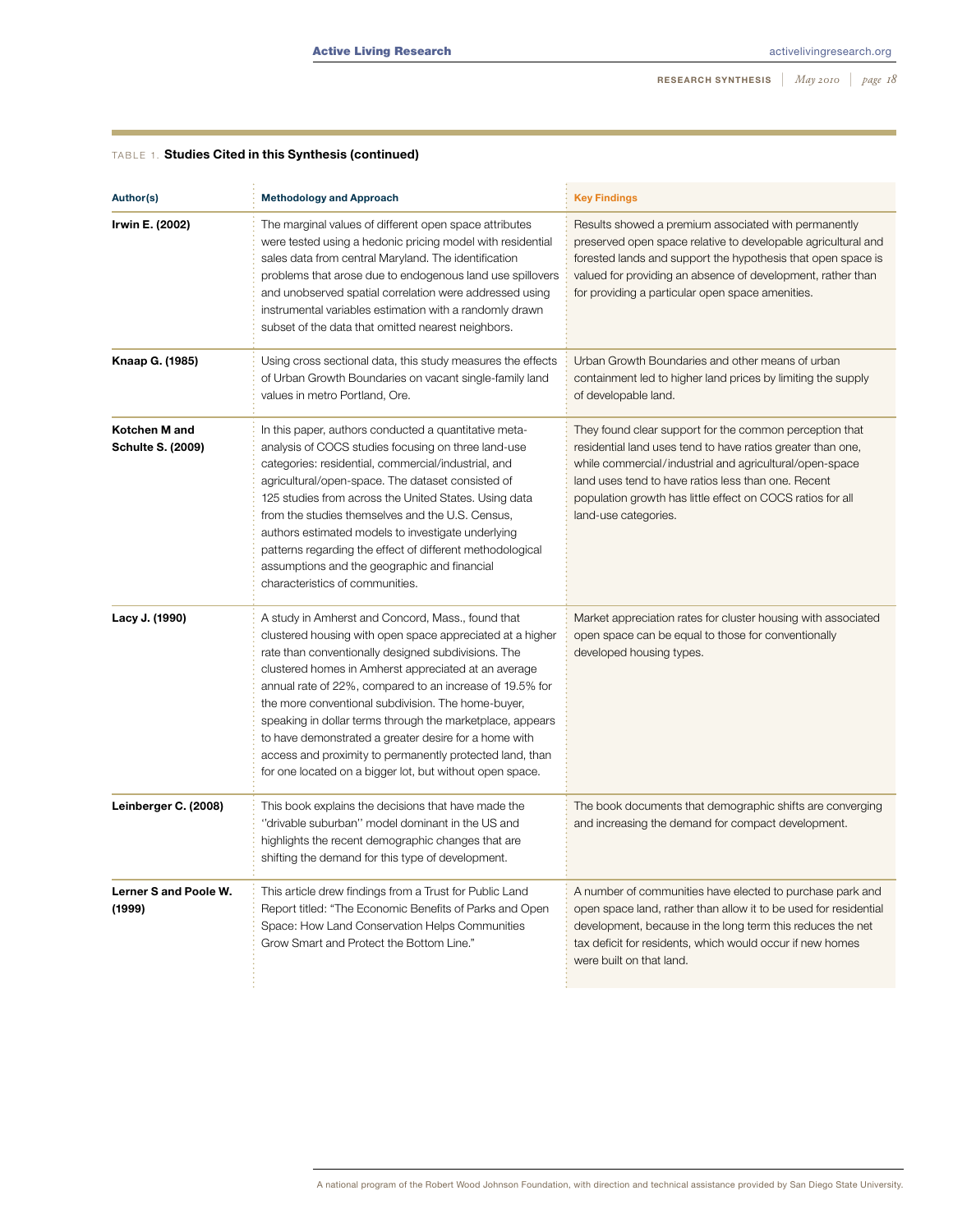| Author(s)                                     | <b>Methodology and Approach</b>                                                                                                                                                                                                                                                                                                                                                                                                                                                                                                                                                         | <b>Key Findings</b>                                                                                                                                                                                                                                                                                                                                                                                                                                                                                                                                                                                                                                                                                                                                                                                                    |
|-----------------------------------------------|-----------------------------------------------------------------------------------------------------------------------------------------------------------------------------------------------------------------------------------------------------------------------------------------------------------------------------------------------------------------------------------------------------------------------------------------------------------------------------------------------------------------------------------------------------------------------------------------|------------------------------------------------------------------------------------------------------------------------------------------------------------------------------------------------------------------------------------------------------------------------------------------------------------------------------------------------------------------------------------------------------------------------------------------------------------------------------------------------------------------------------------------------------------------------------------------------------------------------------------------------------------------------------------------------------------------------------------------------------------------------------------------------------------------------|
| Levine J and Inam A.<br>(2004)                | This article studied, through a national survey with 676<br>respondents, US developers' perceptions of the market<br>for pedestrian- and transit-oriented development forms.                                                                                                                                                                                                                                                                                                                                                                                                            | Overall, respondents perceived considerable market interest<br>in alternative development forms, but believed there was<br>inadequate supply of such alternatives relative to market<br>demand. Developers attributed this gap between supply and<br>demand to local government regulation. When asked how the<br>relaxation of these regulations would affect their product, the<br>majority of developers indicated that such liberalization would<br>lead them to develop in a denser and more mixed-use fashion,<br>particularly in close-in suburban locales. The results favored<br>land-policy reform based on the expansion of choice in<br>transportation and land use.                                                                                                                                       |
| Lindsey G, Man J,<br>Payton S, et al. (2004)  | This paper presented a taxonomy of the values of<br>greenways and illustrated how two particular types of<br>values can be measured using complementary techniques.<br>Impacts of greenways on property values in Indianapolis,<br>Ind., were measured with geographic information systems<br>(GIS) and hedonic price modeling using residential real<br>estate sales data from 1999. Recreation values were<br>measured for a greenway trail in Indianapolis with the travel<br>cost method using data from a 2000 survey of trail users<br>and counts of trail traffic taken in 1996. | Results show that some but not all greenways have a positive,<br>significant effect on property values and that the recreation<br>benefits of a trail exceed costs. For homes within one half-mile<br>of the Monon Trail, the model estimates that 14% (\$13,056) of<br>the predicted sales price is attributable to the Trail. Assuming<br>this value is correct, the premium for the 334 sales that<br>occurred near the Monon Trail in 1999 would be more than<br>\$4.3 million. Analyses of census data using GIS indicates<br>approximately 8,862 households are located near the Monon<br>Trail. If the average Monon premium were assumed to apply to<br>each household, the total increase in property values<br>associated with the presence of the Monon Trail in Marion<br>County would be \$115.7 million. |
| Lutzenhiser M and<br><b>Netusil N. (2001)</b> | Information on home sales in the Portland Metropolitan<br>area was analyzed to determine the effects of proximity of<br>open space and recreational land on sale price. Three<br>models were developed: model A projects the effect of any<br>type of open space within 1500 feet of home; model B<br>refines the analysis by distinguishing between the four open<br>space types; and model C focuses on the effect of distance<br>from an open space by introducing six dummy variables.                                                                                              | Homes that were within one half-block of any type of open<br>space were estimated, on average, to experience the largest<br>positive effect on their sale price.                                                                                                                                                                                                                                                                                                                                                                                                                                                                                                                                                                                                                                                       |
| <b>McConnell V and</b><br>Walls M. (2005)     | This review of more than 60 articles attempted to<br>estimate the value of different types of open space.<br>Both contingent valuation and contingent choice<br>studies, are reviewed.                                                                                                                                                                                                                                                                                                                                                                                                  | Both the revealed and stated preference studies generally<br>show a value in preserving most types of open space land,<br>but the values tend to vary widely with the size of the<br>area, the proximity of the open space to residences, the type<br>of open space and the method of analysis. One conclusion<br>drawn from this review was that the value of open space<br>amenity estimates, even for specific types of open space,<br>appear to be site- or location-specific.                                                                                                                                                                                                                                                                                                                                     |
| Miller A. (2001)                              | This paper used hedonic regression analysis to quantify<br>the effect of neighborhood parks on residential property<br>values. Using data on housing quality, location and<br>neighborhood characteristics at 14 sites near Dallas-Fort<br>Worth, Texas, researchers used the regression to infer a<br>rent premium gradient within walking distance of parks.                                                                                                                                                                                                                          | The research found that homes adjacent to parks received<br>an approximate price premium of 22% relative to properties<br>2,600 feet away. However, because 75% of the value<br>associated with parks occurs within 600 feet of travel distance<br>and indirect paths detract from value, the connectivity of<br>the street network is of great importance in maximizing that<br>park's value to the surrounding residents.                                                                                                                                                                                                                                                                                                                                                                                            |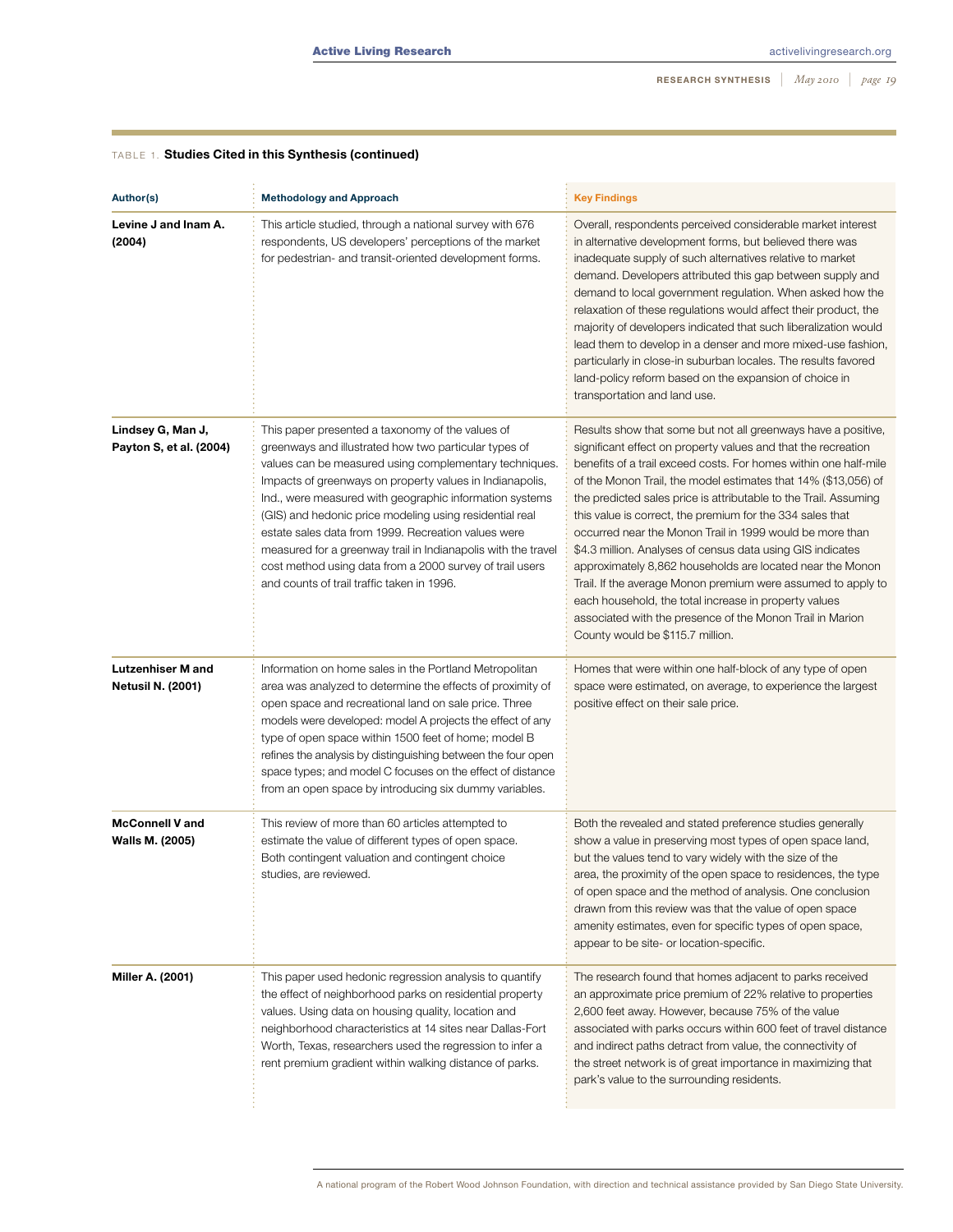| Author(s)                                       | <b>Methodology and Approach</b>                                                                                                                                                                                                                                                                                                                                                                                                         | <b>Key Findings</b>                                                                                                                                                                                                                                                                                                                                                                                                                                                                                                                                                                                                                                         |
|-------------------------------------------------|-----------------------------------------------------------------------------------------------------------------------------------------------------------------------------------------------------------------------------------------------------------------------------------------------------------------------------------------------------------------------------------------------------------------------------------------|-------------------------------------------------------------------------------------------------------------------------------------------------------------------------------------------------------------------------------------------------------------------------------------------------------------------------------------------------------------------------------------------------------------------------------------------------------------------------------------------------------------------------------------------------------------------------------------------------------------------------------------------------------------|
| <b>Mohamed R. (2006)</b>                        | The paper examined the price premiums, investment<br>costs and absorption rates for lots in conservation<br>versus those in conventional subdivisions in South<br>Kingstown, R.I.                                                                                                                                                                                                                                                       | The results showed that lots in conservation subdivisions<br>carry a premium, are less expensive to build and sell more<br>quickly than lots in conventional subdivisions, suggesting that<br>designs that take a holistic view of ecology, aesthetics and<br>sense of community can assuage concerns about higher<br>density. However, the potential negative consequences of<br>conservation subdivisions require further study.                                                                                                                                                                                                                          |
| Nelson A. (1986)                                | This article developed a theory of how urban containment<br>programs influence the regional land market and<br>developed a model to apply the theory to Salem, Ore.                                                                                                                                                                                                                                                                     | It found that the urban containment program divides the market<br>into urban and rural land markets by making greenbelts out<br>of farmland. The program was found to add an amenity value<br>of about \$1,200 more per acre to urban land located near the<br>greenbelts than urban land located 1,000 feet away from the<br>boundary. The amenity influence of greenbelt land on urban<br>land value extends about 5,000 feet inward from the urban<br>growth boundary.                                                                                                                                                                                   |
| <b>Nicholls S. (2004)</b>                       | This paper reviewed recent hedonic price analyses<br>conducted in Portland, Ore.; Dallas, Texas; Austin and<br>College Station, Texas; and Indianapolis, Ind.                                                                                                                                                                                                                                                                           | The author provides a table comparing the results of studies<br>in the literature with respect to several open space types,<br>three of which—urban parks, greenways and golf courses—<br>increased property values.                                                                                                                                                                                                                                                                                                                                                                                                                                        |
| Nicholls S and<br><b>Crompton J. (2005)</b>     | This paper demonstrated empirical estimation of the<br>economic value of a greenway in Austin, Texas, through<br>analysis of its impacts on surrounding property prices.<br>This type of analysis is based on use of the hedonic<br>pricing method and allows measurement of two types of<br>greenway value: physical proximity and aesthetics (view).                                                                                  | The authors examined three areas in Austin, with results<br>suggesting that proximity to a greenbelt did trigger significant<br>(12.2%) increases in property values, and that view of the<br>greenbelt was not significant.                                                                                                                                                                                                                                                                                                                                                                                                                                |
| Nicholls S and<br><b>Crompton J. (2005)</b>     | In this study, the hedonic pricing method is applied to<br>four large parks in Bastrop County, near Austin, Texas.                                                                                                                                                                                                                                                                                                                      | The analysis revealed that these large, public open spaces had<br>no statistically significant impact on property prices in the rural<br>county in which they were located. Potential explanations for<br>this lack of significance include the relatively large amount of<br>undeveloped open space (whether publicly or privately owned)<br>in the area, as well as the rather large lot-size compared to<br>the typical American city. Combined, these factors suggest<br>that the premium associated with living in close proximity<br>to a public open space in a predominantly rural area might<br>be limited by the large supply of this commodity.  |
| Payton S, Lindsey G,<br>Wilson J, et al. (2008) | This paper measured the benefits of the urban forest by<br>examining its effect on housing prices. A Geographic<br>Information System was used to develop a measure of the<br>urban forest, the Normalised Difference Vegetation Index,<br>from satellite imagery and to construct other variables<br>from a variety of sources. Spatial hedonic housing the<br>price models for the Indianapolis/Marion County area<br>were estimated. | The models indicated that greener vegetation around a<br>property has a positive, significant effect on housing price,<br>holding everything else constant. This effect was dominated<br>by measures at the neighborhood level, indicating that<br>property owners value the urban forest, at least in part, by<br>premium they pay to live in neighborhoods with greener,<br>denser vegetation. These findings also indicate that public<br>action to maintain and enhance the urban forest may be<br>warranted. Planners and urban foresters can use these<br>findings to inform public and policy debates over urban<br>forestry programs and proposals. |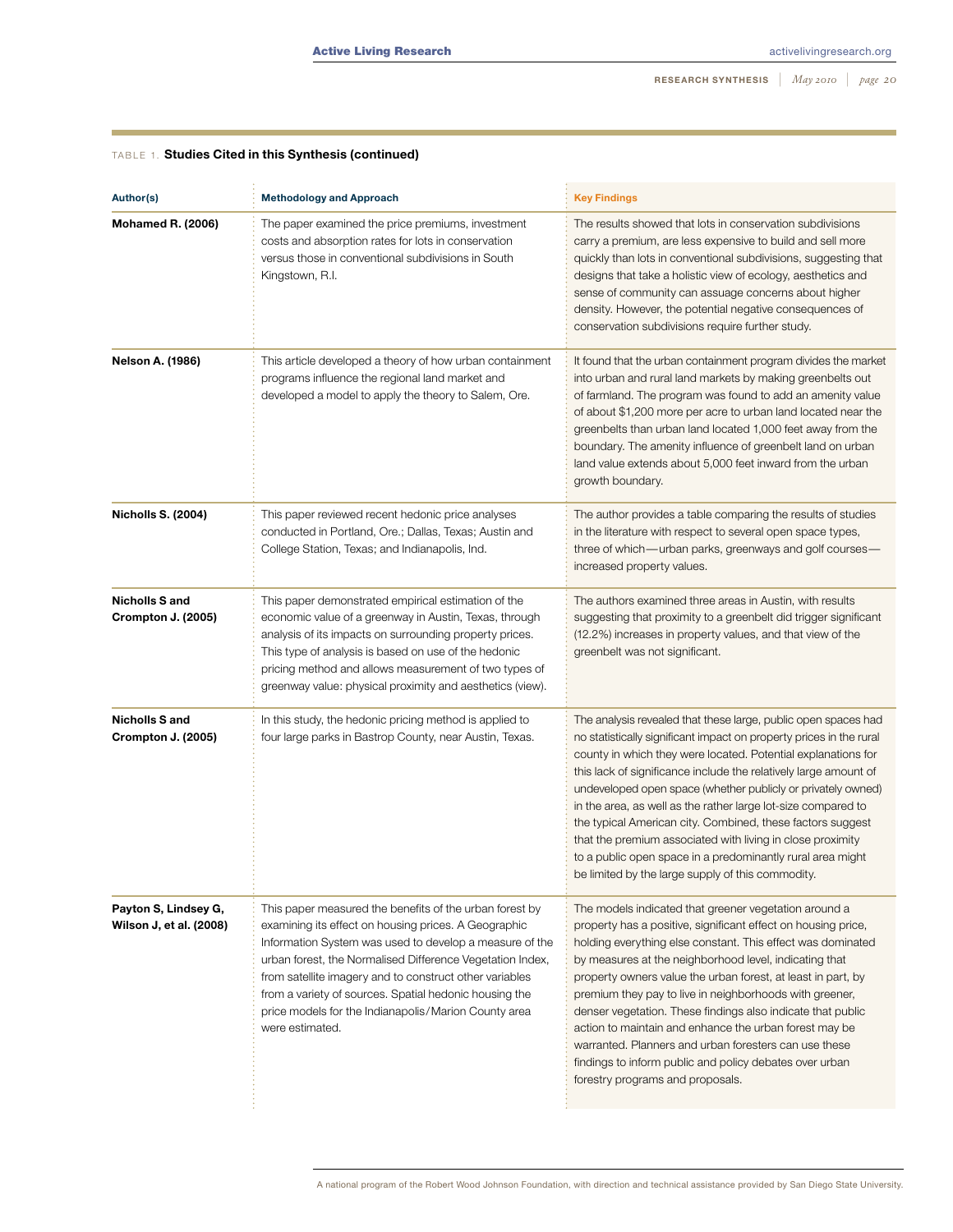| Author(s)                                 | <b>Methodology and Approach</b>                                                                                                                                                                                                                                                                                                                                                                                                                                                                                                                                                                                                                            | <b>Key Findings</b>                                                                                                                                                                                                                                                                                                                                                                                                                                                                                                                                                                                                                                                                                                                                                                                                                                                                                                                                                                                                            |
|-------------------------------------------|------------------------------------------------------------------------------------------------------------------------------------------------------------------------------------------------------------------------------------------------------------------------------------------------------------------------------------------------------------------------------------------------------------------------------------------------------------------------------------------------------------------------------------------------------------------------------------------------------------------------------------------------------------|--------------------------------------------------------------------------------------------------------------------------------------------------------------------------------------------------------------------------------------------------------------------------------------------------------------------------------------------------------------------------------------------------------------------------------------------------------------------------------------------------------------------------------------------------------------------------------------------------------------------------------------------------------------------------------------------------------------------------------------------------------------------------------------------------------------------------------------------------------------------------------------------------------------------------------------------------------------------------------------------------------------------------------|
| Peiser R and<br><b>Schwann G. (1993)</b>  | The study evaluates homes located in a Dallas, Texas<br>between subdivision that had publicly usable open<br>space houses.                                                                                                                                                                                                                                                                                                                                                                                                                                                                                                                                 | Researchers found that homes generally sold at a premium,<br>but the effect of the open space was statistically insignificant,<br>and much smaller than the effect of the size of the private<br>lots themselves. Indeed, an additional square foot of private<br>backyard space is estimated to be worth \$384 (in 1985<br>dollars), while an additional foot of open space is found to<br>be worth less than \$4.                                                                                                                                                                                                                                                                                                                                                                                                                                                                                                                                                                                                            |
| Pivo G and Fisher J.<br>(2009)            | This study measured the degree to which an area within<br>walking distance of a property encourages walking for<br>recreational or functional purposes. The authors used<br>data from the National Council of Real Estate Investment<br>Fiduciaries (NCREIF) and Walk Score to examine the<br>effects of walkability on the market value and annual<br>investment returns of nearly 11,000 office, apartment,<br>retail and industrial properties over the past decade.                                                                                                                                                                                    | The authors found that, all else being equal, the benefits of<br>walkability are capitalized into office, retail, apartment and<br>industrial property values with more walkable sites command-<br>ing higher property values. On a 100 point scale, a 10 point<br>increase in walkability increases property values by 5% to 8%,<br>depending on property type. They also found that walkability<br>is associated with lower cap rates and higher incomes,<br>suggesting that higher values are caused by both higher<br>incomes and expectations of less risk, greater income growth<br>or slower depreciation. Walkability only had a positive effect<br>on historical investment returns for offices. It negatively<br>affected returns for retail and apartments and had no effect<br>on industrial property. All walkable property types generated<br>higher income and therefore had the potential to generate<br>returns as good as or better than less walkable properties,<br>as long as they were priced correctly. |
| <b>Plaut P and Boarnet M.</b><br>(2003)   | Authors tested the hypothesis that urban design,<br>specifically the design attributes associated with New<br>Urbanism, are reflected in housing prices, using a data<br>set for Haifa, Israel. House sales from 1988 through 1996<br>were analyzed for three neighborhoods in which there<br>were similar socioeconomic compositions, public services,<br>schools, property taxes and other amenities. One of the<br>neighborhoods had many characteristics of New Urbanism<br>design, while the other two are more traditional urban or<br>suburban developments. Hedonic regression analysis<br>was used to control structure-specific characteristics. | The analysis of the regression values across neighborhoods<br>shows a statistically significant price premium in the New<br>Urbanism neighborhood. The evidence suggests that persons<br>are willing to pay for living in a New Urbanism neighborhood,<br>other things held equal.                                                                                                                                                                                                                                                                                                                                                                                                                                                                                                                                                                                                                                                                                                                                             |
| <b>Rocky Mountain</b><br>Institute (1998) | Based on 80 case studies drawn from Green Development<br>Services' extensive worldwide research and consulting<br>work, this report distilled proven procedures, potential<br>pitfalls and practical lessons.                                                                                                                                                                                                                                                                                                                                                                                                                                              | The infrastructure and building design significantly reduced<br>construction and maintenance costs. Narrow residential<br>streets limited the land required for streets to just 20% of<br>the site. Surface drainage handles storm water through the<br>use of swales that direct water over porous soils to irrigate<br>agricultural areas. This design saved \$800 per lot when<br>conventional storm compared to sewer construction.                                                                                                                                                                                                                                                                                                                                                                                                                                                                                                                                                                                        |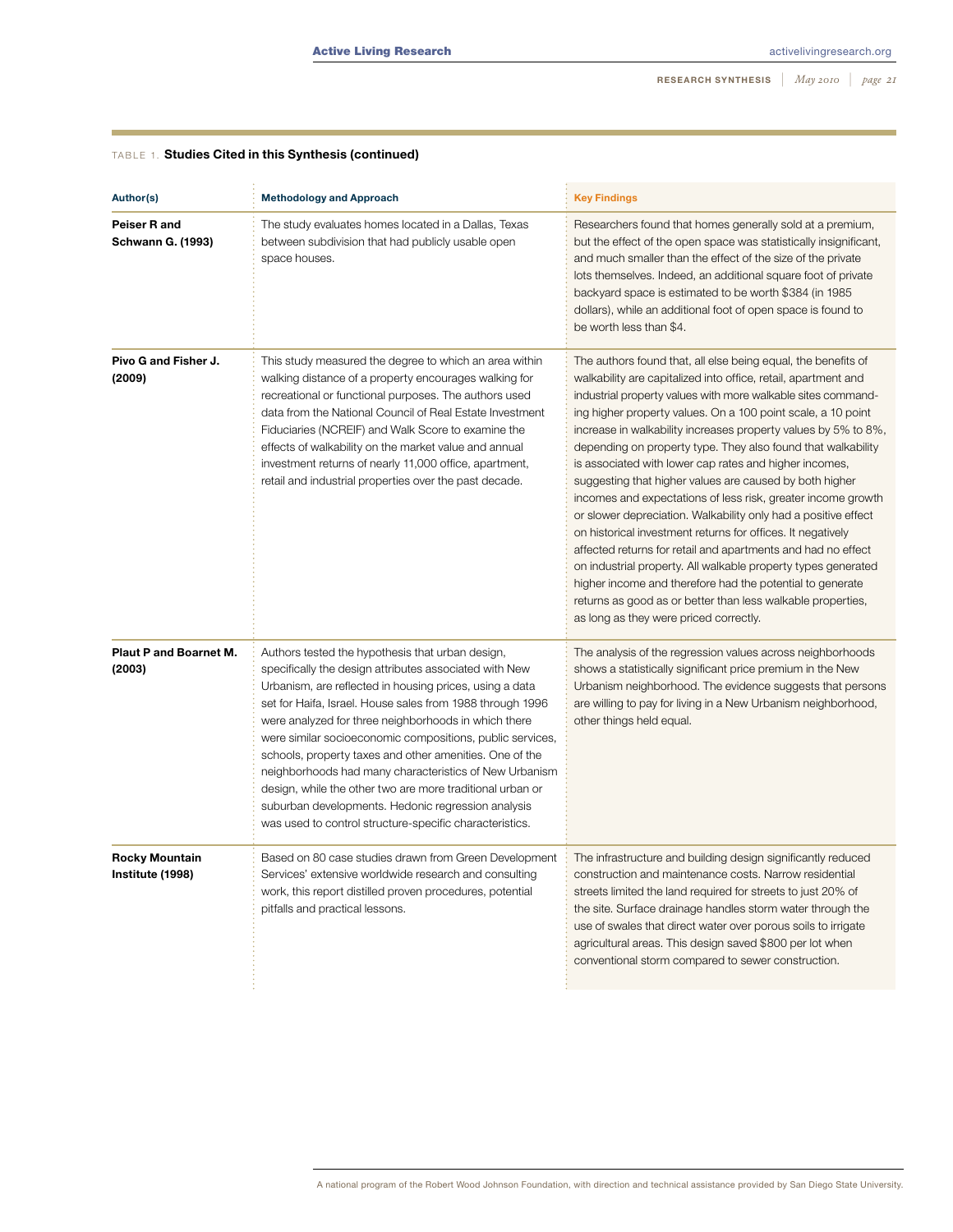| Author(s)                           | <b>Methodology and Approach</b>                                                                                                                                                                                                                                                                                                                                                                                                                                                                                                                                                                            | <b>Key Findings</b>                                                                                                                                                                                                                                                                                                                                                                                                                                                 |
|-------------------------------------|------------------------------------------------------------------------------------------------------------------------------------------------------------------------------------------------------------------------------------------------------------------------------------------------------------------------------------------------------------------------------------------------------------------------------------------------------------------------------------------------------------------------------------------------------------------------------------------------------------|---------------------------------------------------------------------------------------------------------------------------------------------------------------------------------------------------------------------------------------------------------------------------------------------------------------------------------------------------------------------------------------------------------------------------------------------------------------------|
| Shultz S and King D.<br>(2001)      | Hedonic price models for determining marginal implicit<br>prices of open-space amenities and nonresidential land<br>use were estimated using housing data from the census.<br>Alternative model specifications were compared to evaluate<br>the effects of aggregating land-use data by alternative<br>levels of census geography as well as the use of different<br>sample sizes of census blocks. The authors determined<br>that land use was best aggregated at the block group level<br>and that entire populations or very large sample sizes of<br>census blocks should be used with hedonic models. | The results provided empirical evidence that proximity to<br>the large protected natural areas, golf courses, and Class II<br>wildlife habitats, as well as the percentage of vacant and<br>commercial land use, positively influences housing values.                                                                                                                                                                                                              |
| Song Y and Knaap G.<br>(2004)       | The authors first developed several quantitative<br>measures of mixed land uses through the use of<br>Geographic Information System (GIS) data and<br>computed these measures for various neighborhoods<br>in Washington County, Ore. They then incorporated<br>those measures in a hedonic price analysis.                                                                                                                                                                                                                                                                                                | Housing prices increased with their proximity to — or with<br>increasing amount of - public parks or neighborhood<br>commercial land uses. Housing prices were higher in<br>neighborhoods dominated by single-family residential land<br>use, where non-residential land uses were evenly distributed,<br>and where more service jobs were available. Finally, they<br>found that housing prices tended to fall with proximity to<br>multifamily residential units. |
| Speir C and<br>Stephenson K. (2002) | This article assessed the public water and sewer costs<br>associated with alternative housing patterns, defined in<br>terms of lot size, tract dispersion and distance from<br>existing water and sewer service centers. The engineering<br>cost model presented here gives empirical evidence of<br>how sensitive local government service costs are to the<br>spatial pattern of single-family residential development.                                                                                                                                                                                  | The results showed that more spread out housing patterns<br>are more costly to supply with public water and sewer<br>services, but that shifting a majority of these costs to the<br>private sector may be a relatively simple matter.                                                                                                                                                                                                                              |
| Walsh R. (2007)                     | This paper evaluated open space policies using an<br>empirical approach incorporating the endogeneity of<br>both privately held open space and land conversion<br>decisions in a locational equilibrium framework.                                                                                                                                                                                                                                                                                                                                                                                         | The results suggested that increasing the quantity of land in<br>public preserves may lead to a decrease in the total quantity<br>of open space in a metropolitan area. The analysis suggested<br>that while a growth ring strategy is most effective in reducing<br>total developed acreage in the metropolitan area, this<br>reduction was associated with a large net welfare loss,<br>particularly for households that rent their homes.                        |
| Weicher J and<br>Zerbst R. (1973)   | The externalities of five urban parks in Columbus,<br>Ohio were assessed and related to property values<br>in surrounding areas.                                                                                                                                                                                                                                                                                                                                                                                                                                                                           | The paper presents clear evidence that neighborhood parks<br>generate externalities for surrounding property, though the<br>relationship was greatest when the property was immediately<br>adjacent to the facilities. Tax assessors in some areas<br>have failed to recognize the positive benefits of proximity to<br>natural open spaces.                                                                                                                        |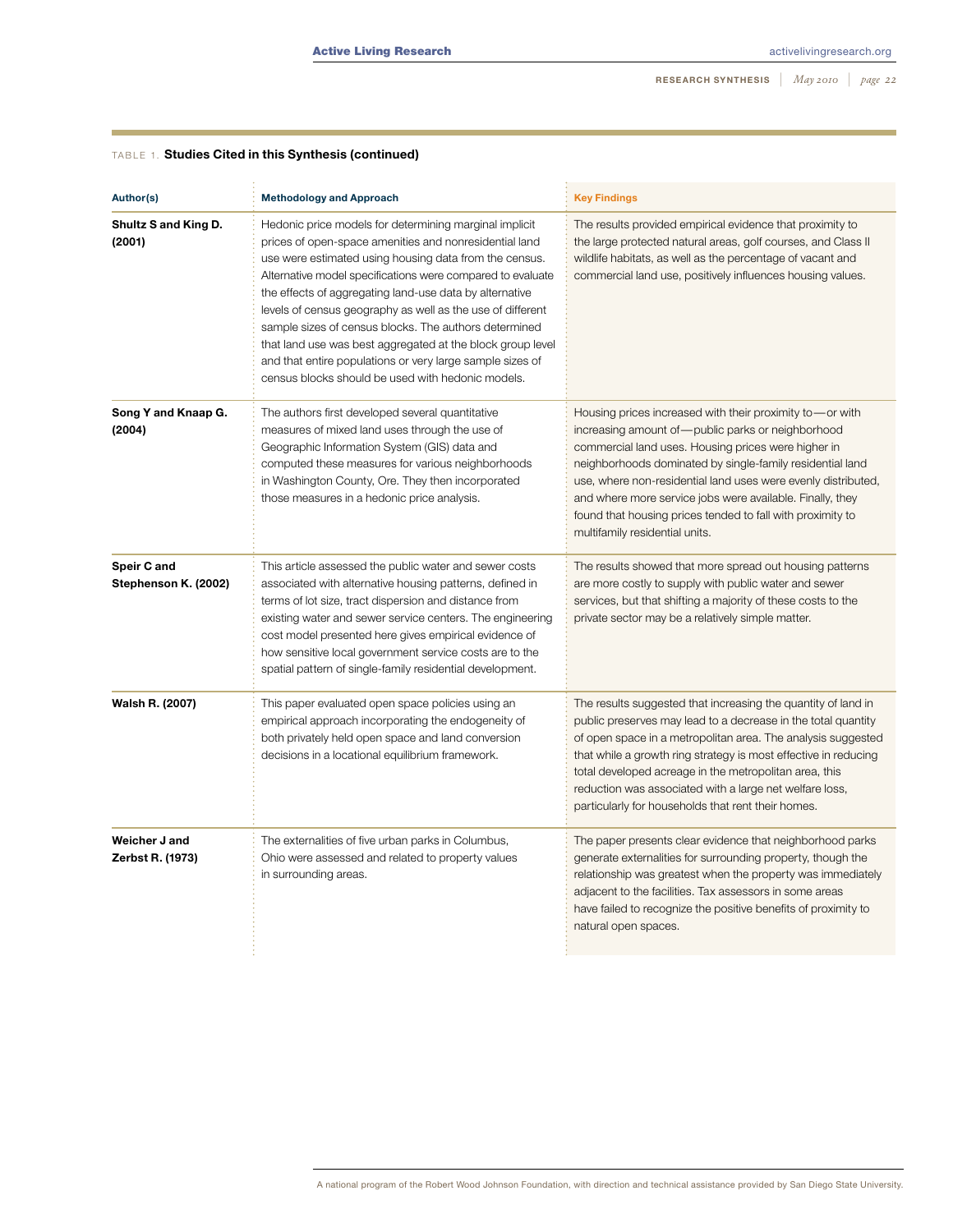### Table 2. **Studies Not Cited in this Synthesis: Full Citation, Methodology and Approach, and Key Findings**

| <b>Citation</b>                                                                                                                                                                                     | <b>Methodology and Approach</b>                                                                                                                                                                                                                                                                                                                                                                                                                                                                                                                                                                   | <b>Key Findings</b>                                                                                                                                                                                                                                                                                                                                                                                                                                                                                                                                                                                                |
|-----------------------------------------------------------------------------------------------------------------------------------------------------------------------------------------------------|---------------------------------------------------------------------------------------------------------------------------------------------------------------------------------------------------------------------------------------------------------------------------------------------------------------------------------------------------------------------------------------------------------------------------------------------------------------------------------------------------------------------------------------------------------------------------------------------------|--------------------------------------------------------------------------------------------------------------------------------------------------------------------------------------------------------------------------------------------------------------------------------------------------------------------------------------------------------------------------------------------------------------------------------------------------------------------------------------------------------------------------------------------------------------------------------------------------------------------|
| Asabere P, Hackey G and<br><b>Grubaugh S.</b> "Architecture,<br>Historic Zoning, and the<br>Value of Homes." Journal of<br>Real Estate Finance and<br>Economics, 2(3): 181–195,<br>September 1989   | The objectives of this paper were to detect any partial<br>effects on home values due to architecture and to detect<br>the potential impacts of historic zoning in Newburyport,<br>Mass.                                                                                                                                                                                                                                                                                                                                                                                                          | Premium prices were associated with the historical<br>architectural styles like colonial, federal, garrison and<br>Victorian, however the historic zoning district did not<br>have any conclusive positive external effects.                                                                                                                                                                                                                                                                                                                                                                                       |
| <b>Auger P.</b> Does Open Space<br>Pay? Durham, NH:<br>University of New Hampshire<br>Cooperative Extension, 1995.                                                                                  | The Cost of Community Services process was used to<br>compare residential, commercial, industrial and open<br>space land use categories in two communities: Fremont<br>and Deerfield, N.H. The proportionate cost assignments<br>were made using best judgment, reviewing intown<br>records, and/or assigning costs based on the assessed<br>value of the land-use. Expenditures and revenues were<br>totaled by land-use and a ratio was calculated.                                                                                                                                             | Residential land uses often cost communities more than<br>they generate in revenues. Agricultural and open space<br>land paid significantly more in taxes than it required in<br>servicing from local governments. Open space costs as<br>little as 35 cents for every dollar in revenue.                                                                                                                                                                                                                                                                                                                          |
| Bergstrom J, Cordell H,<br>Ashley G, et al.<br>"Economic Impacts of<br>Recreational Spending on<br>Rural Areas: A Case Study."<br>Economic Development<br>Quarterly, 4(1): 29-39,<br>February 1990. | Recreational expenditures were collected as part of the<br>Public Area Recreation Visitors Study (PARVS). Economic<br>impacts of these expenditures were estimated using<br>regional input-output models developed from the USDA<br>Forest Service model (IMPLAN).                                                                                                                                                                                                                                                                                                                                | Recreational spending contributed substantially to gross<br>output, income, employment and value added in the<br>studied rural areas. Outdoor recreation may be a viable<br>rural economic development strategy.                                                                                                                                                                                                                                                                                                                                                                                                   |
| <b>Brighton D.</b> Community<br>Choices: Thinking Through<br>Land Conservation,<br>Development, and Property<br>Taxes in Massachusetts.<br>San Francisco: Trust for<br>Public Land, 1999.           | "This study investigated the relationship between property<br>tax bills and permanent land conservation, through public<br>or nonprofit ownership of either land or conservation<br>easements. To examine the short term effects, the study<br>calculates the tax increase caused by removing \$500,000<br>of property value from the tax rolls in seven sample towns.<br>The long-term effect of land conservation is explored<br>by correlating the residential property tax rate in each<br>Massachusetts town with various measures of<br>development and with various measures of realness." | In the short term, land protection, by fully or partially<br>exempting land from taxation, often reduced the tax base<br>and resulted in a tax increase. In the long term, property tax<br>rates were generally higher in more developed towns than<br>in rural ones. The residential property tax rate was, on<br>average, lower in more rural towns where there are more<br>acres of open land per capita. The residential property tax<br>rate was, on average, higher in more developed towns<br>where there are more residents, there is more commercial<br>and industrial property, and there are more jobs. |
| <b>Cochrun S.</b> "Understanding<br>and Enhancing Neighborhood<br>Sense of Community."<br>Journal of Planning Literature.<br>9(1): 92-99, August 1994.                                              | The authors reviewed the literature on creating a sense of<br>community in the context of neighborhood, or community<br>of place. It explored methods planners can use to enhance<br>sense of community through social and physical means.                                                                                                                                                                                                                                                                                                                                                        | They found that open spaces are public spaces and<br>provide a setting for planned and casual interactions<br>among neighbors, contributing to the sense of<br>neighborliness and community.                                                                                                                                                                                                                                                                                                                                                                                                                       |
| <b>Corbett M and Corbett J.</b><br>Designing Sustainable<br>Communities: Learning<br>from Village Homes. New<br>York: Island Press, 2000.                                                           | This book offers a case study of Village Homes outside<br>Davis, Calif. The area offers features including extensive<br>common areas and green space; community gardens;<br>orchards and vineyeards; narrow streets; pedestrian and<br>bike paths; solar homes; and an innovative ecological<br>drainage system.                                                                                                                                                                                                                                                                                  | Village Homes in Davis, Calif., is a 60-acre community<br>based around a village green with adjacent commercial,<br>community and recreational facilities. It houses 220 single<br>family homes, 24 rental apartments and 22 businesses.                                                                                                                                                                                                                                                                                                                                                                           |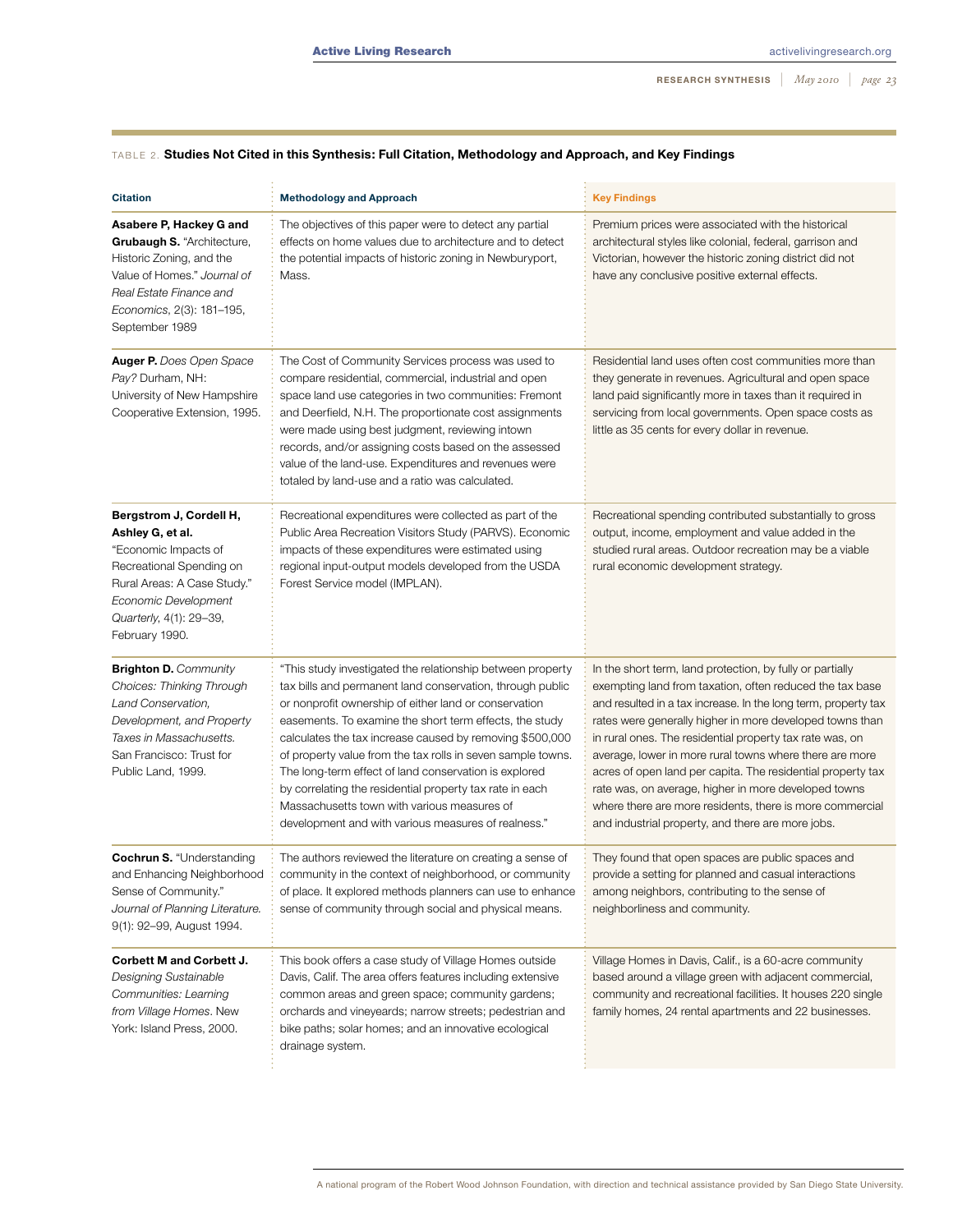| <b>Citation</b>                                                                                                                                                                                                                    | <b>Methodology and Approach</b>                                                                                                                                                                                                                                                                                                                                                                         | <b>Key Findings</b>                                                                                                                                                                                                                                                                                                                                                                                                                                                                                                                                                                            |
|------------------------------------------------------------------------------------------------------------------------------------------------------------------------------------------------------------------------------------|---------------------------------------------------------------------------------------------------------------------------------------------------------------------------------------------------------------------------------------------------------------------------------------------------------------------------------------------------------------------------------------------------------|------------------------------------------------------------------------------------------------------------------------------------------------------------------------------------------------------------------------------------------------------------------------------------------------------------------------------------------------------------------------------------------------------------------------------------------------------------------------------------------------------------------------------------------------------------------------------------------------|
| <b>Crompton J.</b> Parks and<br>Economic Development.<br>Planning Advisory Service<br>Report Number 502.<br>Chicago: American Planning<br>Association and the City<br>Parks Forum. 2001.                                           | This book explained how to measure and report the<br>positive economic impact of parks and open space on the<br>financial health of local businesses and government.<br>It summarized the relevant literature on the subject and<br>provided a comprehensive overview on the topic.                                                                                                                     | Investing in parks and other public amenities is a proven<br>economic development tool that can help communities<br>attract businesses and wealthy residents. Communities<br>with high quality of life ratings have a competitive<br>advantage in the recruitment and retention of talented<br>workers. Quality of life for employees is the third most<br>important factor in locating a business, according to<br>an annual survey of chief executives conducted by<br>Cushman and Wakefield in 1989.                                                                                        |
| <b>Crompton J.</b> The Impact<br>of Parks and Open Spaces<br>on Property Taxes. Chapter<br>in "The Economic Benefits of<br>Land Conservation." Edited<br>by de Brun C. San Francisco:<br>Trust for Public Land, 2007.              | The author surveys peer-reviewed studies of the<br>Proximate Principal, providing visuals and results from<br>a number of surveys.                                                                                                                                                                                                                                                                      | Over 20 peer-reviewed studies have demonstrated that<br>the proximate effect is substantial up to 500-600 feet<br>away from the park (typically three blocks). In the case of<br>community-sized parks over 30 acres, the effect may be<br>measurable out to 1,500 feet, but 75% of the premium<br>value generally occurs within the 500-600-foot zone.<br>The studies suggested that a positive impact of 20%<br>on property values abutting or fronting a passive park<br>area is a reasonable point of departure for estimating<br>the magnitude of the impact of parks on property values. |
| <b>Crompton J.</b> "The Impact of<br>Parks on Property Values."<br>Parks & Recreation, 36(1): 62,<br>January 2001.                                                                                                                 | Analyzed the impact of parks on the values of real estate<br>property, covering: the proximate principle in real estate<br>management, a hypothetical illustration of an investment in<br>parks, results of research on urban park development in<br>the late 1960s and 1970s, and the impact of greenways<br>and golf courses on property values.                                                      | Twenty of the 25 studies reviewed concluded that parks<br>and open space contributed to increasing property values.<br>In 4 of the 5 that did not, the evidence was inconclusive.<br>The proximate impact of park land and open space is<br>likely to be substantial up to 500 feet, and 2,000 feet for<br>community parks.                                                                                                                                                                                                                                                                    |
| <b>Curran D.</b> Economic Benefits<br>of Natural Green Space<br>Protection. Vancouver,<br>British Columbia: The POLIS<br>Project on Ecological,<br>Governance University of<br>Victoria and Smart Growth<br>British Columbia, 2001 | This study reviewed the literature documenting the effect<br>of natural open space preservation on property values,<br>and briefly discussed the economic benefits such an<br>approach has for land developers and municipalities.                                                                                                                                                                      | Generally, research indicates that natural open space has<br>a positive effect on real estate values. Quantified benefits<br>to communities include higher residential property values<br>in areas proximate to, and/or with views of, natural open<br>space. Homebuyers are willing to pay a premium for<br>properties near natural open space, and residents will pay<br>to permanently protect a natural open space in their<br>neighbourhood.                                                                                                                                              |
| Dittmar H and Ohland G.<br>The New Transit Town: Best<br>Practices in Transit-Oriented<br>Development. Washington:<br>Island Press, 2004.                                                                                          | New Transit Town explored the key challenges to transit-<br>oriented development, examined the lessons learned from<br>the first generation of projects, and used a systematic<br>examination and analysis of a broad spectrum of projects<br>to set standards for the next generation.                                                                                                                 | The results documented the demographic shifts that<br>are converging and increasing the demand for compact<br>development.                                                                                                                                                                                                                                                                                                                                                                                                                                                                     |
| Eppli M and Tu C.<br>"An Empirical Examination of<br><b>Traditional Neighborhood</b><br>Development." Real Estate<br>Economics, 29(3): 485-501,<br>December 2002.                                                                  | This study analyzed the impact of the New Urbanism<br>development on single-family home prices using the price<br>differential that homebuyers pay for houses in new urbanist<br>developments relative to houses in conventional suburban<br>developments. Data on over 5,000 single-family home<br>sales from 1994 to 1997 in three different neighborhoods<br>were analyzed using hedonic regression. | Regression results revealed that consumers pay more<br>for homes in new urbanist communities than for those in<br>conventional suburban developments. To live in the new<br>urbanist community, homebuyers pay a premium of<br>approximately 14.9% of property value in Kentlands,<br>4.1% in Laguna West, and 10.3% in Southern Village.<br>Further analyses indicate that the price premium is not<br>attributable to differences in improvement age and<br>other housing characteristics.                                                                                                   |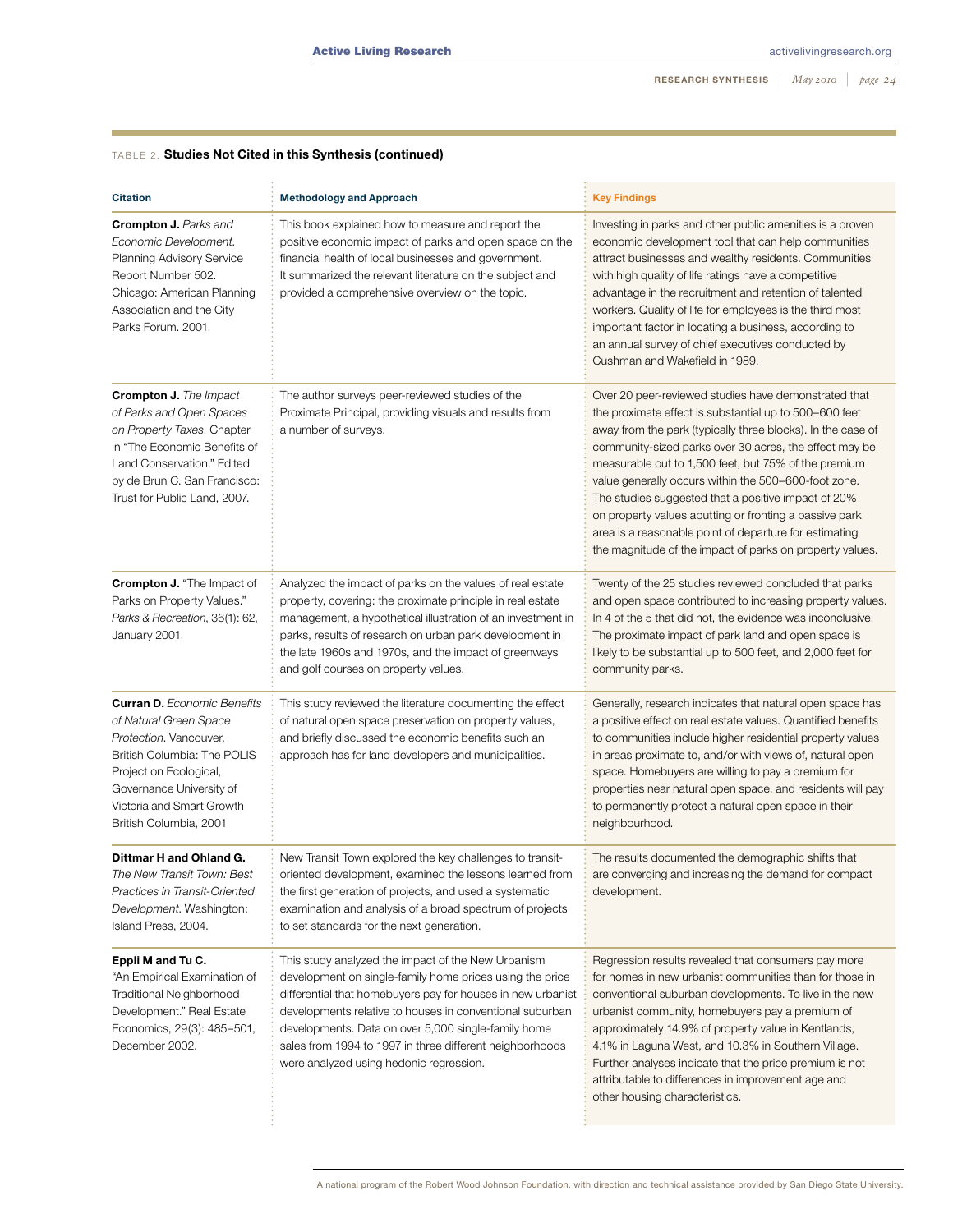| <b>Citation</b>                                                                                                                                                                                                                                 | <b>Methodology and Approach</b>                                                                                                                                                                                                                                                                                                                                                                                                                               | <b>Key Findings</b>                                                                                                                                                                                                                                                                                                                                                                                                                                                                                                                                                                                          |
|-------------------------------------------------------------------------------------------------------------------------------------------------------------------------------------------------------------------------------------------------|---------------------------------------------------------------------------------------------------------------------------------------------------------------------------------------------------------------------------------------------------------------------------------------------------------------------------------------------------------------------------------------------------------------------------------------------------------------|--------------------------------------------------------------------------------------------------------------------------------------------------------------------------------------------------------------------------------------------------------------------------------------------------------------------------------------------------------------------------------------------------------------------------------------------------------------------------------------------------------------------------------------------------------------------------------------------------------------|
| Eppli M and Tu C. Valuing<br>The New Urbanism: The<br>Impact of the New Urbanism<br>on Prices of Single-Family<br>Homes, Washington:<br>Urban Land Institute, 1999.                                                                             | This book examines the evidence that consumers will pay<br>additional money to live in single-family homes in new<br>urbanist communities. This study compares the sales<br>transactions and characteristics of homes in four regionally<br>diverse new urbanist developments with homes in nearby<br>conventional neighborhoods.                                                                                                                             | After accounting for site traits, housing characteristics,<br>unit quality, neighborhood and other market factors,<br>the authors found that buyers were willing to pay a<br>premium for homes in new urbanist communities. Ideal<br>for convincing community groups, public officials<br>and lenders.                                                                                                                                                                                                                                                                                                       |
| <b>Ernst and Young.</b> Analysis of<br>Secondary Economic Impacts<br>of New York City Parks,<br>New York: New Yorkers for<br>Parks, 2003.                                                                                                       | The study looked at real estate values, tax assessments<br>and turnover in neighborhoods surrounding six parks:<br>Bryant Park (Manhattan), Prospect Park (Brooklyn),<br>Clove Lakes Park (Staten Island), St. Albans Park (Queens),<br>Crotona Park and P.O. Serrano Park (The Bronx). The<br>authors also researched the history of capital investments<br>in these parks, and used 30 additional neighborhood parks<br>for an aggregate citywide analysis. | Investments in parks, when properly managed and<br>maintained, positively impacted the economic develop-<br>ment of surrounding properties. Park investments must<br>be maintained and adequately integrated into a strategic<br>management plan or the capital investment will not serve<br>as an economic development tool. Factors that influence<br>this include effective planning and administration, the<br>local business environment and community involvement.<br>Strategic re-investments in parks, as a part of overall<br>community planning, can effectively enhance local<br>property values. |
| Cost of Community Services<br>Studies Fact Sheet.<br>Northhampton, MA: Farmland<br>Information Center, 2006.                                                                                                                                    | The report surveyed Cost of Community Services<br>(COCS) studies conducted in at least 125 communities<br>in the United States.                                                                                                                                                                                                                                                                                                                               | COCS studies conducted over the last 20 years showed<br>working lands generated more public revenues than they<br>receive back in public services. Their impact on community<br>coffers is similar to that of other commercial and industrial<br>land uses. On average, because residential land<br>uses do not cover their costs, they must be subsidized by<br>other community land uses.                                                                                                                                                                                                                  |
| <b>Frank J.</b> Cost of Alternative<br>Development Patterns:<br>A Review of the Literature.<br>Washington: Urban Land<br>Institute, 1989.                                                                                                       | The author reviews several decades of studies on the<br>cost of providing community services for streets, utilities<br>and schools.                                                                                                                                                                                                                                                                                                                           | The report concludes that site development costs could<br>be reduced by \$2,400 per unit by clustering development<br>as compared to conventional development patterns,<br>mostly due to savings from road construction.                                                                                                                                                                                                                                                                                                                                                                                     |
| Gyourko W and<br><b>Rybczynski E.</b> "Financing<br>New Urbanism Projects:<br>Obstacles and Solutions."<br>Housing Policy Debate,<br>11(3): 733-750, Fall 2000.                                                                                 | Researchers conducted a survey of 23 industry<br>practitioners from the development and finance fields in<br>order to evaluate the perceived obstacles to New<br>Urbanist projects.                                                                                                                                                                                                                                                                           | New Urbanist projects, particularly those located in the<br>suburbs, were perceived as generally riskier than typical<br>real estate projects due to their multiple-use nature.<br>The relatively high perceived risk for most New Urbanism<br>projects imposes relatively high required rates of return,<br>which in turn require these projects to generate cash flow<br>quickly to be financially attractive to investors.                                                                                                                                                                                |
| Irwin E and Bockstael N.<br>"The Problem of Identifying<br>Land Use Spillovers:<br>Measuring the Effects of<br>Open Space on Residential<br>Property Values." American<br>Journal of Agricultural<br>Economics. 83(3): 698-704,<br>August 2003. | This paper used hedonic models to test whether people's<br>perception of the value of open space amenities is<br>hampered by the fact that a parcel's land use is in part<br>determined by its residential value.                                                                                                                                                                                                                                             | The results showed that the spillover effects were present<br>in the models, resulting in errors estimated marginal value<br>of open space downward.                                                                                                                                                                                                                                                                                                                                                                                                                                                         |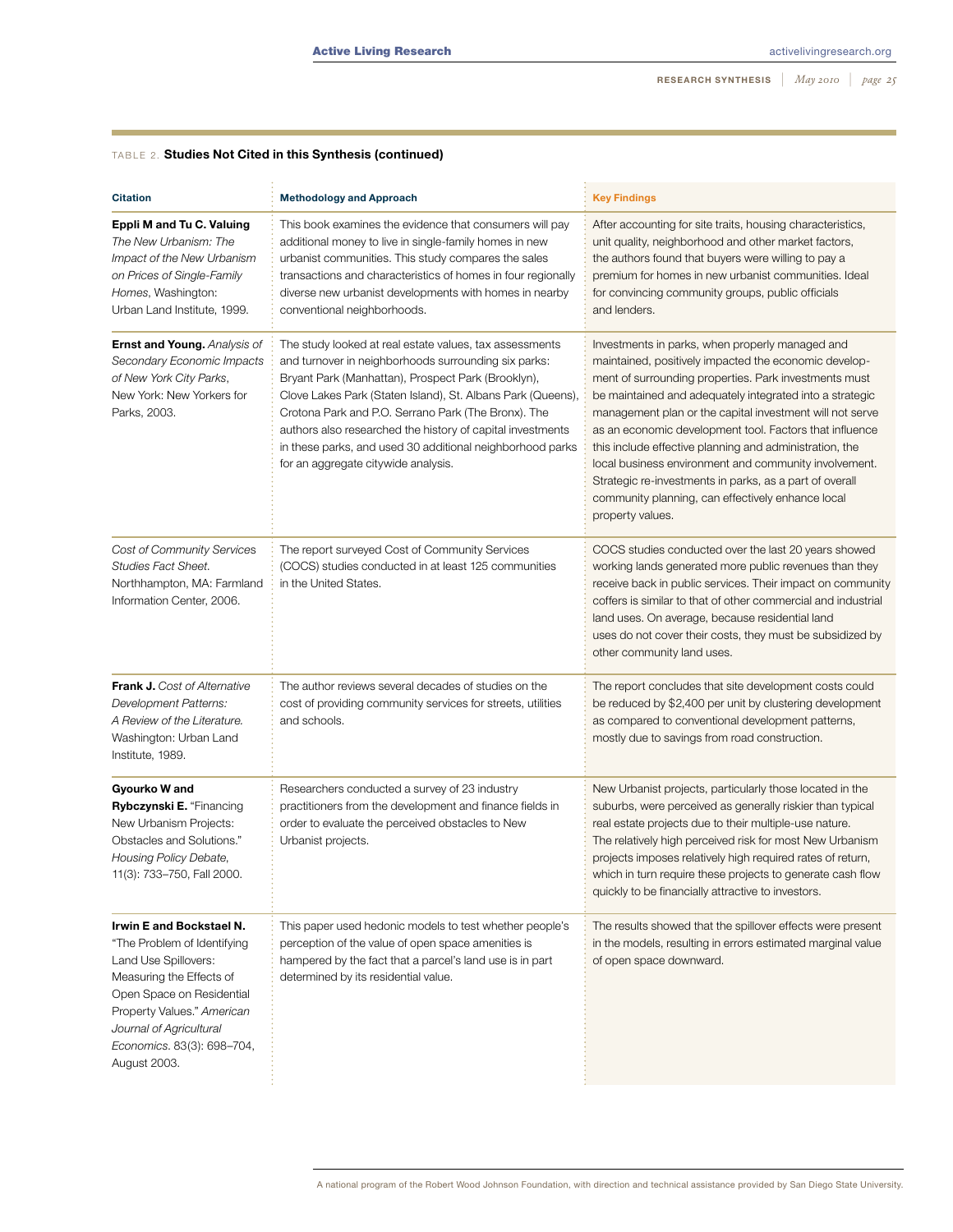| <b>Citation</b>                                                                                                                                                                                          | <b>Methodology and Approach</b>                                                                                                                                                                                                                                                                                                                                                                                                                                                                                                                | <b>Key Findings</b>                                                                                                                                                                                                                                                                                                                                                                                                                                                                                                                                                                                                                                                                                                                                                         |
|----------------------------------------------------------------------------------------------------------------------------------------------------------------------------------------------------------|------------------------------------------------------------------------------------------------------------------------------------------------------------------------------------------------------------------------------------------------------------------------------------------------------------------------------------------------------------------------------------------------------------------------------------------------------------------------------------------------------------------------------------------------|-----------------------------------------------------------------------------------------------------------------------------------------------------------------------------------------------------------------------------------------------------------------------------------------------------------------------------------------------------------------------------------------------------------------------------------------------------------------------------------------------------------------------------------------------------------------------------------------------------------------------------------------------------------------------------------------------------------------------------------------------------------------------------|
| Jarasek M. "Back to the<br>Future," Professional Builder,<br>October 1, 2006.                                                                                                                            | The article profiled Whittaker Homes development, the<br>New Town at St. Charles.                                                                                                                                                                                                                                                                                                                                                                                                                                                              | "We had more than one thousand people on the waiting<br>list after those initial meetings. And word just continued<br>to spread from there." The occupancy horizon was 24<br>months when sales began in 2004.                                                                                                                                                                                                                                                                                                                                                                                                                                                                                                                                                               |
| Kopits E, McConnell V<br>and Walls M. The Trade-off<br>between Private Lots and<br>Public Open Space in<br>Subdivisions at the Urban-<br>Rural Fringe. Washington:<br>Resources for the Future,<br>2007. | Authors used data on subdivision house sales occurring<br>between 1981 and 2001 in a county on the fringe of the<br>Washington, D.C., metropolitan area to estimate a hedonic<br>price model. They examined how households value being<br>adjacent to open space and having more open space in<br>the subdivision, and how they may be willing to trade off<br>those amenities with their own private lot space.                                                                                                                               | They found that private acreage matters to households—<br>a 10% larger lot leads to about a 0.6% higher house price,<br>all else being equal. Subdivision open space is also<br>valuable to households, but the marginal effect is much<br>smaller than the marginal effect of private lot space.<br>They also found that subdivision open space does<br>substitute for private land, but the extent of the trade-off<br>is small. They used the results of the estimated hedonic<br>model to simulate the effects on prices of jointly increasing<br>open space and reducing average lot size, holding the<br>size of the subdivision constant. Average house prices<br>were lower with clustering, particularly for interior lots<br>that are not adjacent to open space. |
| Lee C and Ahn K.<br>"Is Kentlands better than<br>Radburn? The American<br>Garden City and New<br>Urbanist Paradigms."<br>Journal of the American<br>Planning Association.<br>69(1): 50–71, March 2003.   | The study compares two developments that exemplify the<br>American Garden City and New Urbanist paradigms<br>through a morphological case study and quantitative<br>analysis. The subdivisions are similar in scale, development<br>density and date constructed.                                                                                                                                                                                                                                                                              | Both developments attempted to create a walkable<br>neighborhood, but Kentlands' interconnected street grid<br>creates conflicts between autos and pedestrians.<br>Further, overemphasis on mixed housing styles reduces<br>the marketability and long-term success of Kentlands.                                                                                                                                                                                                                                                                                                                                                                                                                                                                                           |
| Li M and Brown J. "Micro-<br>neighborhood Externalities<br>and Hedonic Housing Prices."<br>Land Economics, 56(2):<br>125-141, 1980.                                                                      | Authors used a multiple regression model to estimate the<br>influence of location-specific attributes such as aesthetic<br>attributes, pollution levels and proximity to amenities on<br>housing prices.                                                                                                                                                                                                                                                                                                                                       | Proximity to certain non-residential land uses affected<br>housing prices by having a positive value for accessibility<br>and negative value for external diseconomies such as<br>congestion, pollution and unsightliness.                                                                                                                                                                                                                                                                                                                                                                                                                                                                                                                                                  |
| Lipscomb C. "An<br>Alternative Spatial Hedonic<br>Estimation Approach."<br>Journal of Housing Research.<br>15(2): 143-160,<br>Summer 2006.                                                               | In this paper, using detailed data on household attitudes<br>and parcel attributes, hedonic regression residuals were<br>used in a structural equations framework to check for<br>additional spatial effects in the hedonic coefficients beyond<br>those captured in the hedonic regression itself. In this way,<br>a "nearest neighbors" approach utilizing parcel level<br>distance variables is compared directly to OLS estimation<br>using spatial variables, showing the relative efficiency of<br>the estimates in the former approach. | Hedonic price analysis is a method of estimating demand<br>or price for a good that does not have a traditional<br>economic market.                                                                                                                                                                                                                                                                                                                                                                                                                                                                                                                                                                                                                                         |
| <b>Litman T.</b> Economic Value<br>of Walkability. Washington:<br><b>Transportation Research</b><br>Board of the National<br>Academies, 2003.                                                            | This paper described ways to evaluate the value of walking<br>(the activity) and walkability (the quality of walking<br>conditions, including safety, comfort and convenience).                                                                                                                                                                                                                                                                                                                                                                | Walking and walkability provide a variety of benefits,<br>including accessibility, consumer cost savings, public<br>cost savings (reduced external costs), more efficient<br>land use, community livability, improved fitness and<br>public health, economic development and support for<br>equity objectives. Yet current transportation planning<br>practices tend to undervalue walking.                                                                                                                                                                                                                                                                                                                                                                                 |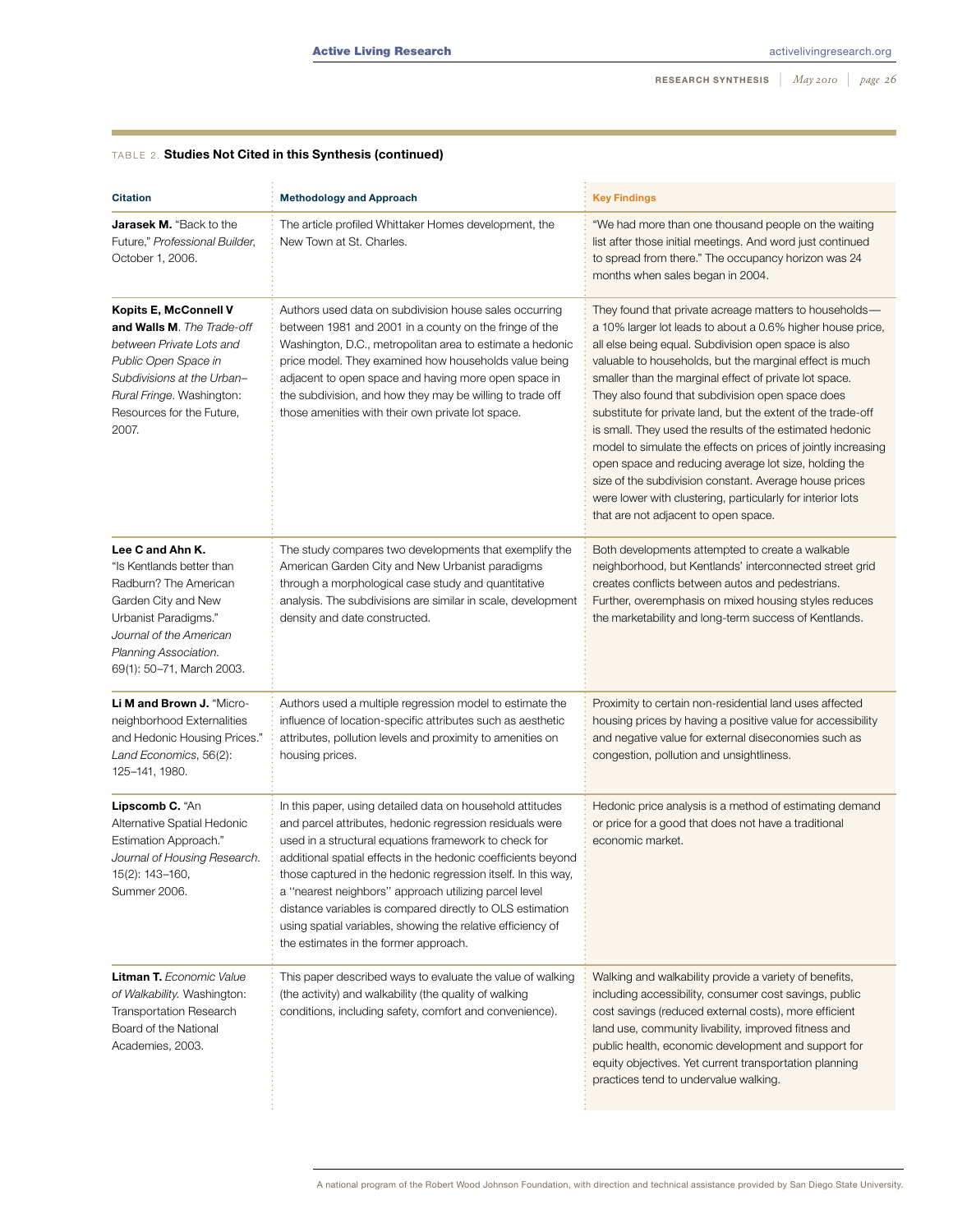| <b>Citation</b>                                                                                                                                                                                                                       | <b>Methodology and Approach</b>                                                                                                                                                                                                                                                                                                                                                                                                                                                           | <b>Key Findings</b>                                                                                                                                                                                                                                                                                                                                                                     |
|---------------------------------------------------------------------------------------------------------------------------------------------------------------------------------------------------------------------------------------|-------------------------------------------------------------------------------------------------------------------------------------------------------------------------------------------------------------------------------------------------------------------------------------------------------------------------------------------------------------------------------------------------------------------------------------------------------------------------------------------|-----------------------------------------------------------------------------------------------------------------------------------------------------------------------------------------------------------------------------------------------------------------------------------------------------------------------------------------------------------------------------------------|
| <b>Matthews J and Turnbull G.</b><br>"Neighborhood Street Layout<br>and Property Value: The<br>Interaction of Accessibility<br>and Land Use Mix." Journal<br>of Real Estate Finance and<br>Economics, 35(2): 111-141,<br>August 2007. | This paper evaluated how consumers value differences in<br>neighborhood composition and street layout, factors not<br>previously included in empirical studies of house value.<br>It used measures of neighborhood street connectivity and<br>their interaction with other neighborhood attributes to<br>evaluate how street layout affects property values. Authors<br>employed two different methods of indexing street layout.                                                         | In pedestrian oriented neighborhoods, a more gridiron-like<br>street pattern increases house value using one measure,<br>but greater connectivity decreases house value using the<br>other. In auto-oriented developments, a more gridiron-like<br>street pattern reduces house value using either measure.                                                                             |
| <b>Meyers D and Gearin E.</b><br>"Current Preferences and<br><b>Future Demand for Denser</b><br>Residential Environments."<br>Housing Policy Debate,<br>12(4): 633-659, Fall 2001.                                                    | This article assessed the future demand for denser, more<br>walkable residential environments in the US, providing a<br>survey of the evidence on preferences and demographic<br>projections and trends to construct a demand projection<br>for the period 2000 to 2010. This project is then<br>compared with demands between 1990 and 2000.                                                                                                                                             | The results showed that home buyers older than 45 who<br>prefer denser, more compact housing alternatives will<br>account for 31% of total homeowner growth during the<br>2000-2010 period, double the same segment's market<br>share in the 1990s.                                                                                                                                     |
| Economics Impacts of<br>Protecting Rivers, Trails<br>and Greenway Corridors:<br>A Resource Book.<br>Washington: National Park<br>Service, U.S. Department<br>of the Interior, 1995.                                                   | This Resource Book was produced to help local planners,<br>park and recreation administrators, citizen activists and<br>non-profit groups understand and communicate the<br>potential economic impacts of their proposed or existing<br>corridor project. It presented evidence that greenways<br>and trails may increase nearby property values and<br>demonstrated how an increase in property values can<br>increase local tax revenues and help offset greenway<br>acquisition costs. | Proximity to open space, parks and trails can increase<br>sales price, increase the marketability of properties<br>and promote faster sales. Clustering the residential<br>development to allow for establishment of a greenway<br>corridor might also reduce total development costs<br>and increase savings to the developer.                                                         |
| <b>Nelson A.</b> "Demand,<br>Segmentation, and Timing<br>Effects of an Urban<br>Containment Program on<br>Urban Fringe Land Values."<br>Urban Studies, 22(5):<br>439-443, October 1985.                                               | This paper provided the results of regression models<br>testing for the additional and reduced demand of the<br>Salem, Ore., urban containment program on the urban<br>fringe land market. Two hundred and nine sales of vacant<br>land ranging in size from 90% of an acre to 100 acres<br>were used in the analysis.                                                                                                                                                                    | The Urban Growth Boundary may not have had any effects<br>on the land market in the first year, but was shown to<br>influence sales in the second and fourth years of existence.                                                                                                                                                                                                        |
| <b>O'Neill D.</b> Environment and<br>Development: Myth and Fact.<br>Washington: The Urban<br>Land Institute, 2002.                                                                                                                    | This is the fourth publication in a series designed to<br>address myths and offer good examples on issues<br>related to growth and land development. It discussed<br>methods developers may use to balance development<br>with environmental protection.                                                                                                                                                                                                                                  | Prince William County, Va., found that providing municipal<br>services to a house on a large lot far from existing infra-<br>structure costs the county \$1,600 more than is returned<br>in taxes and other revenues. Additionally, Rhode Island<br>could save \$142 million in sewer infrastructure costs if<br>development were more dense and contiguous to existing<br>development. |
| Petit J. Building Greener<br>Neighborhoods: Trees as<br>Part of the Plan. Washington:<br>Home Builders Press,<br>National Association of<br>Home Builders, 1998.                                                                      | This review examines studies that show developed lots<br>with trees sell for an average of 20% to 30% more<br>than similarly sized lots without trees. Mature trees<br>that are preserved during development add more value<br>to a lot than post construction landscaping.                                                                                                                                                                                                               | The National Association of Home Builders has endorsed<br>the view that planting more trees can increase the market-<br>ability of new developments because of the environmental<br>and public relations advantages greening creates.                                                                                                                                                   |